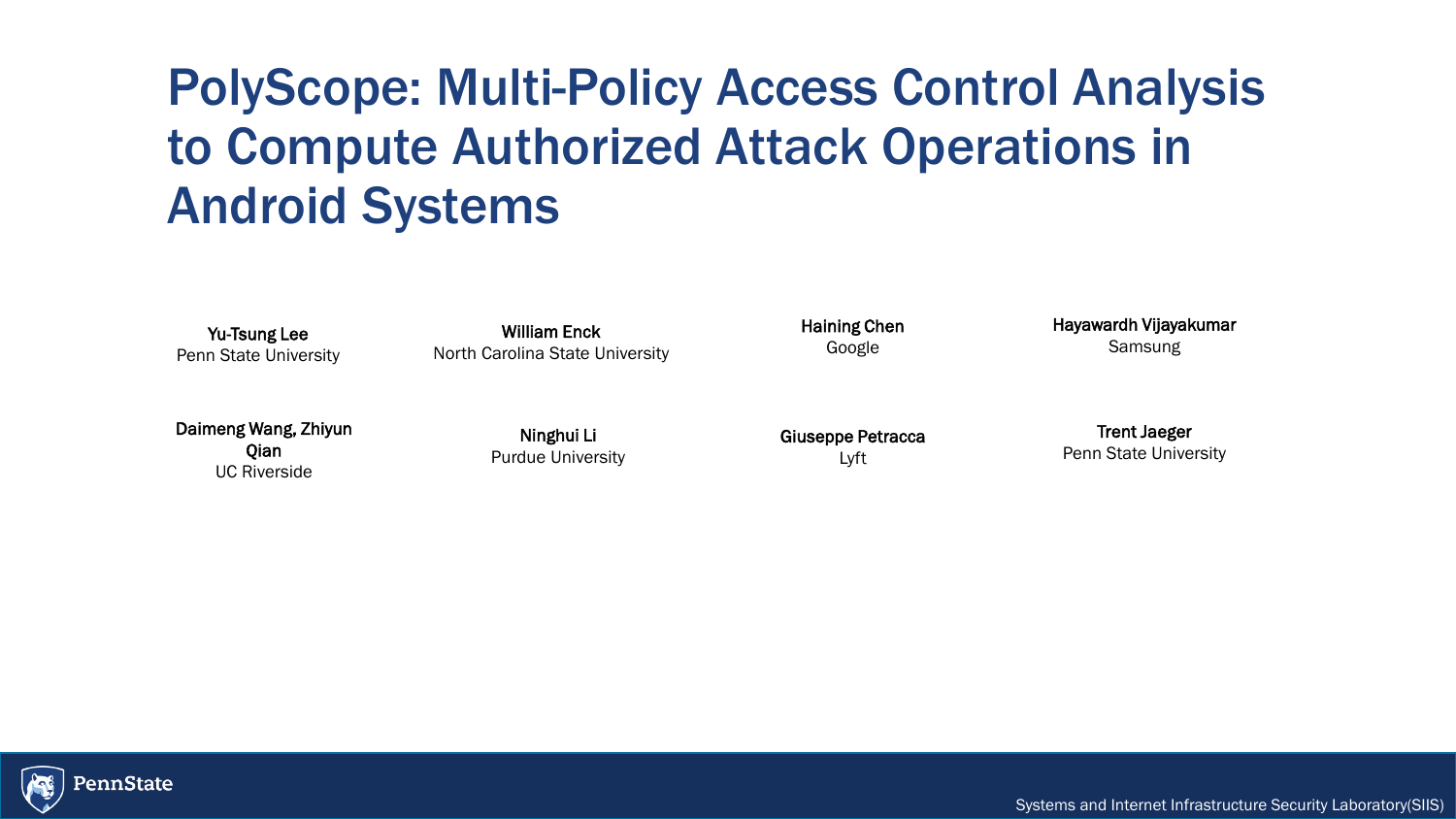## **Motivations**

#### Mobile Operating System Market Share Worldwide Aug 2019 - Aug 2020



- Currently the No.1 mobile operating system in the world
- Many different OEMs with different Android implementations



Systems and Internet Infrastructure Security Laboratory(SIIS)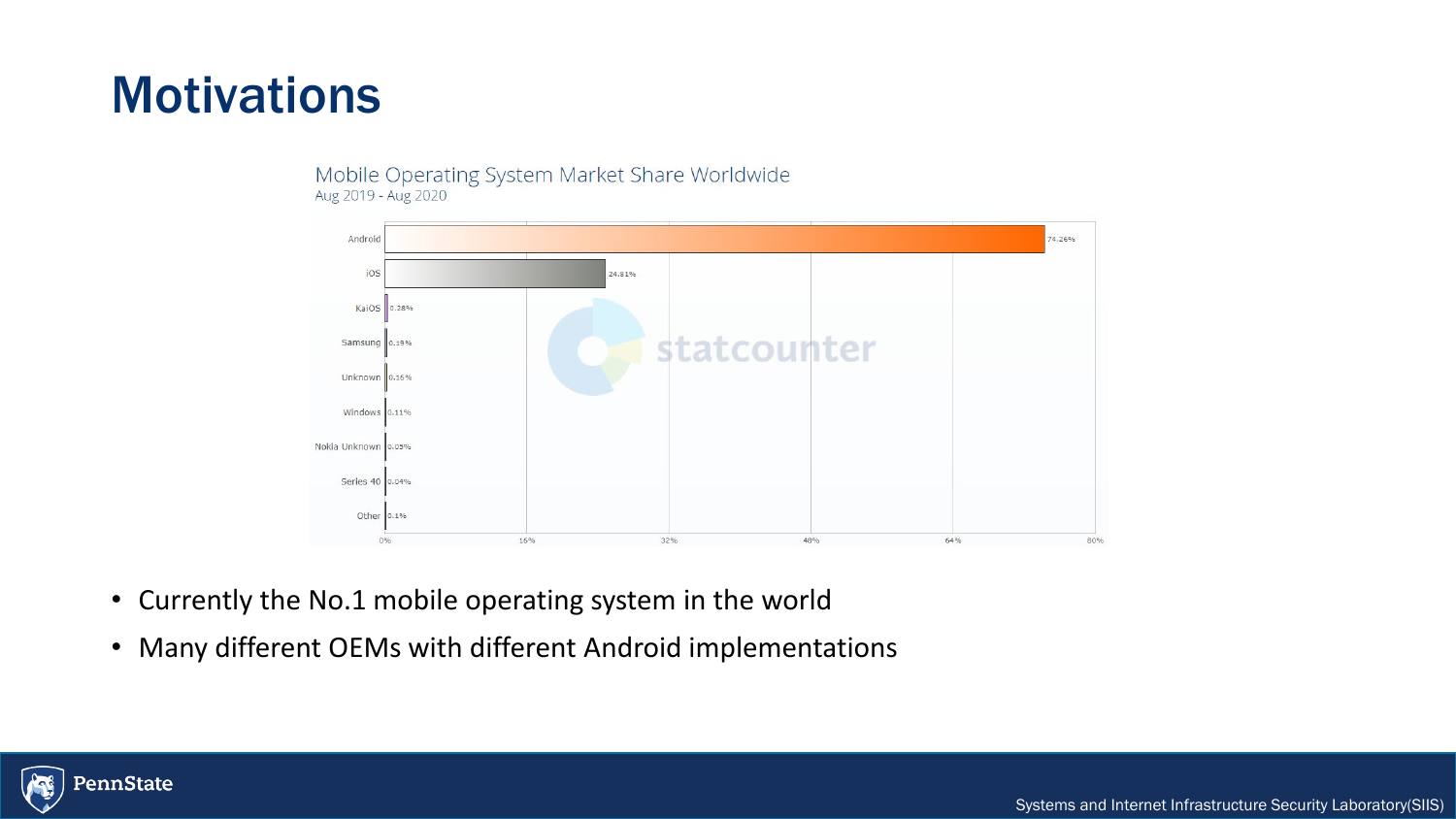## Android Access Control

2008 •Linux Discretionary Access Control (DAC) only in early days, with Android Permissions 2012 • SELinux support introduced on Android (4.0) 2014 •Mandatory Access Control (MAC) fully enforced Android 5.0 2015 •Upgrade Android permission with runtime permission on Android 6.0 **• Project Treble: privilege separation of system services on Android 8.0 • MAC Multi-Level Security (MLS) enforcement** <sup>2020</sup> • Scoped storage for external storage control

#### What can go wrong?

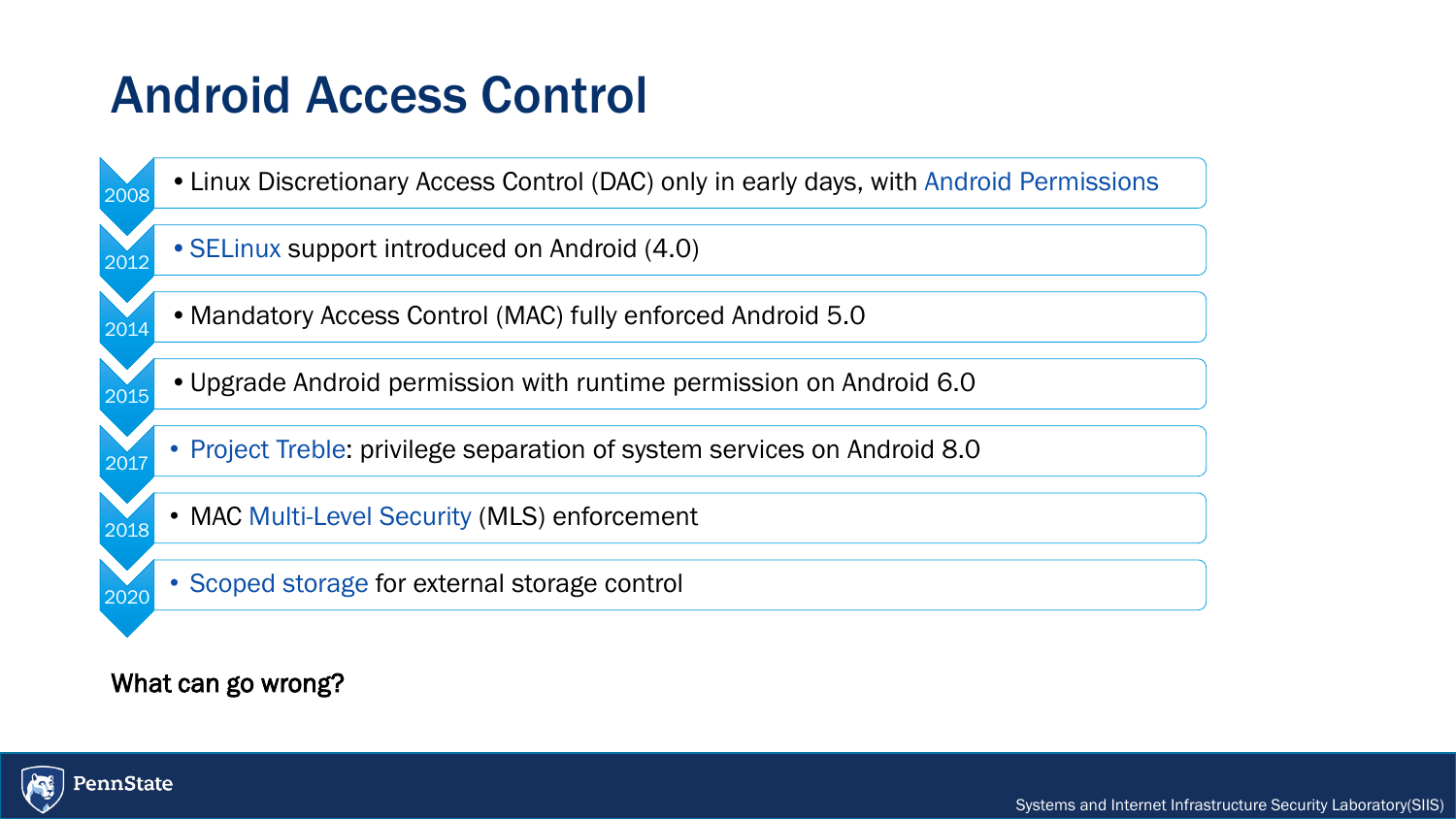## Problems

open source project

**Customization** 

AOSP OEM Android



- Very complex access control
- Rapid update and improvements made by Google
- Extensive access control policy customization for functionality
- Vendor services added to improve value
- Slower to adapt to new security practice

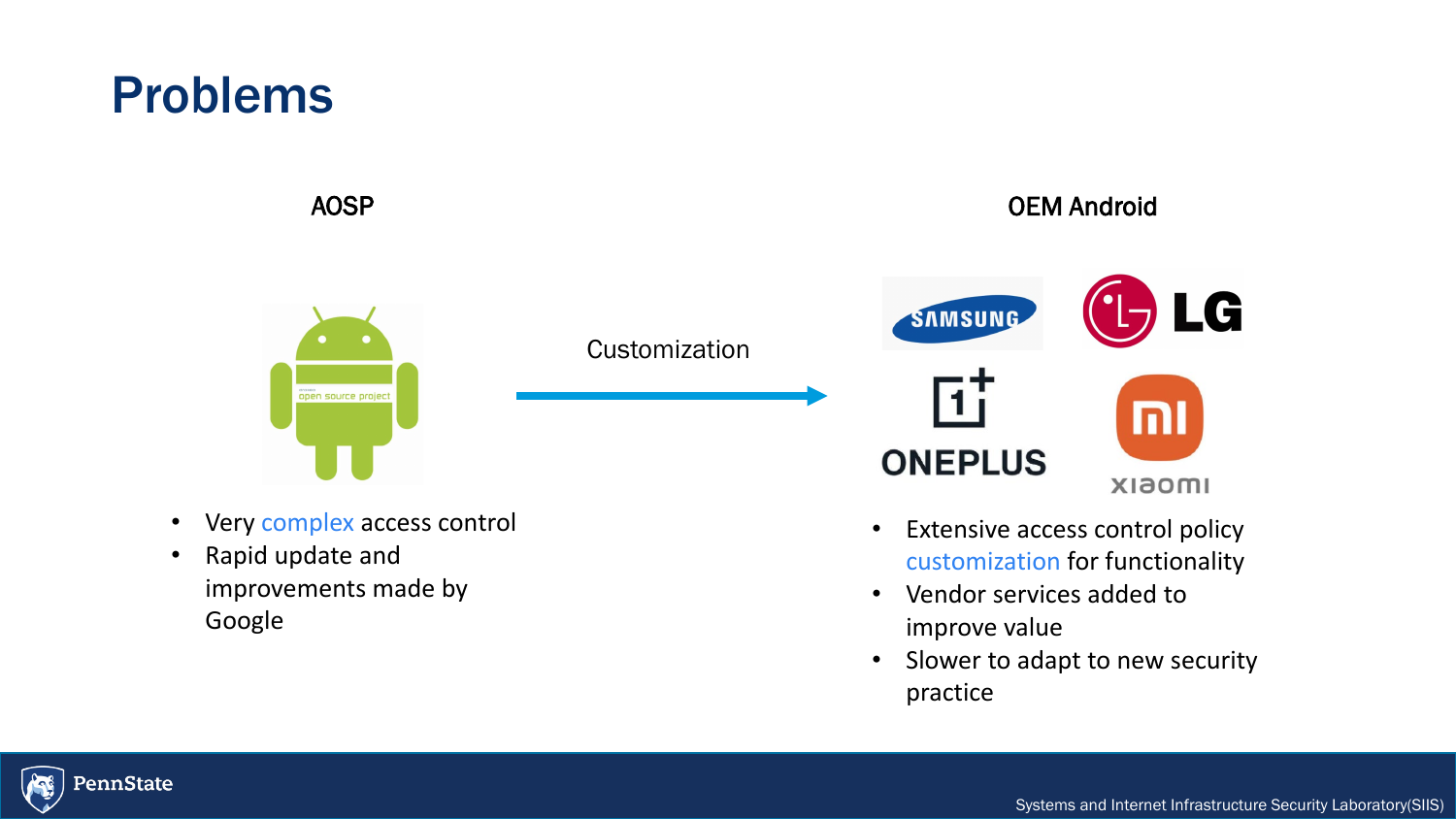## Example Vulnerability – CVE-20 Example Vulnerability – CVE-2020-8931



### Link Traversal Attack



Systems and Internet Infrastructure Security Laboratory(SIIS)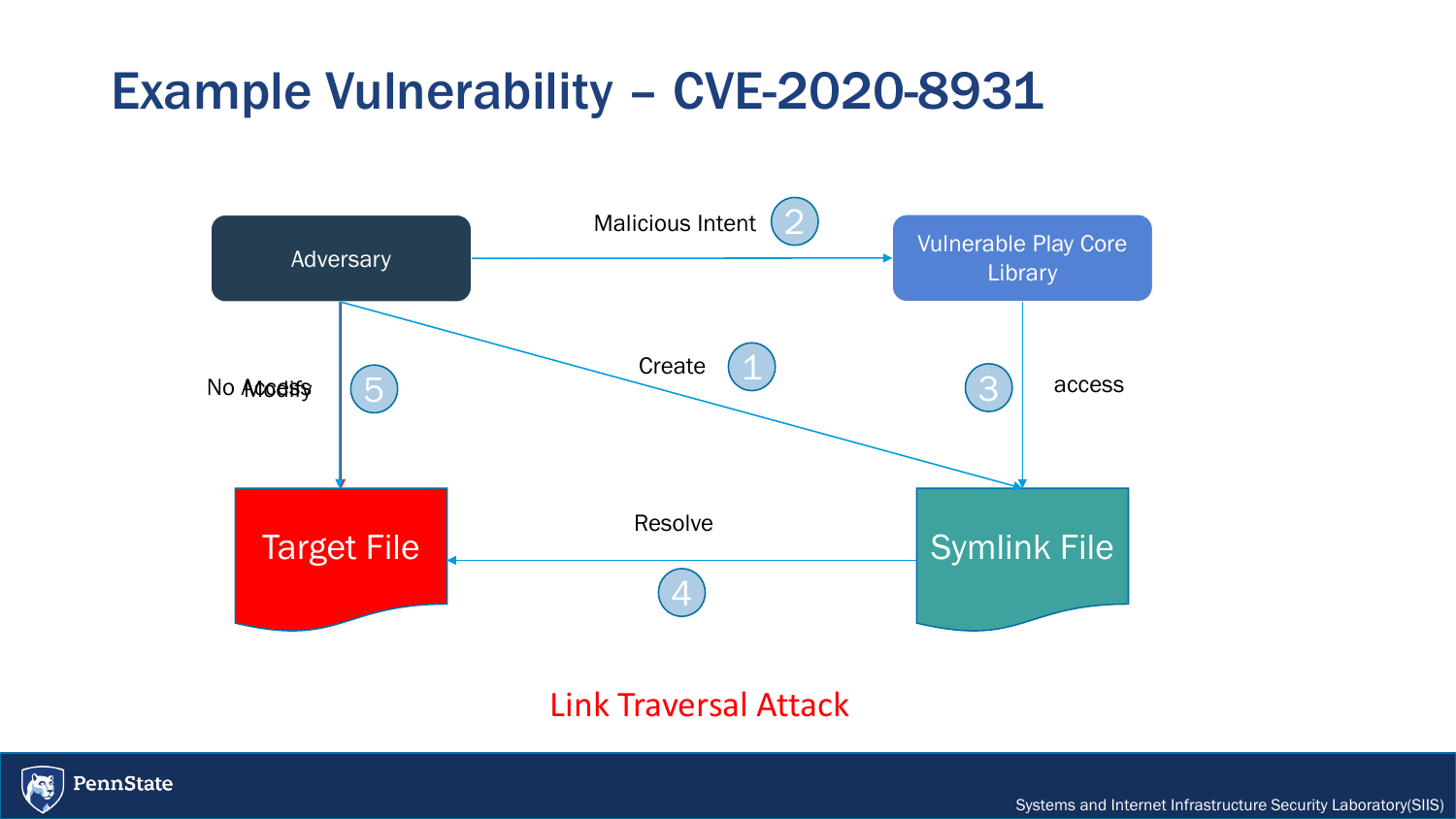## Example Vulnerability – CVE-20 Example Vulnerability – CVE-2020-8931



- Access control allows adversary to create symlink
- Victim resolves pathname without sanitization

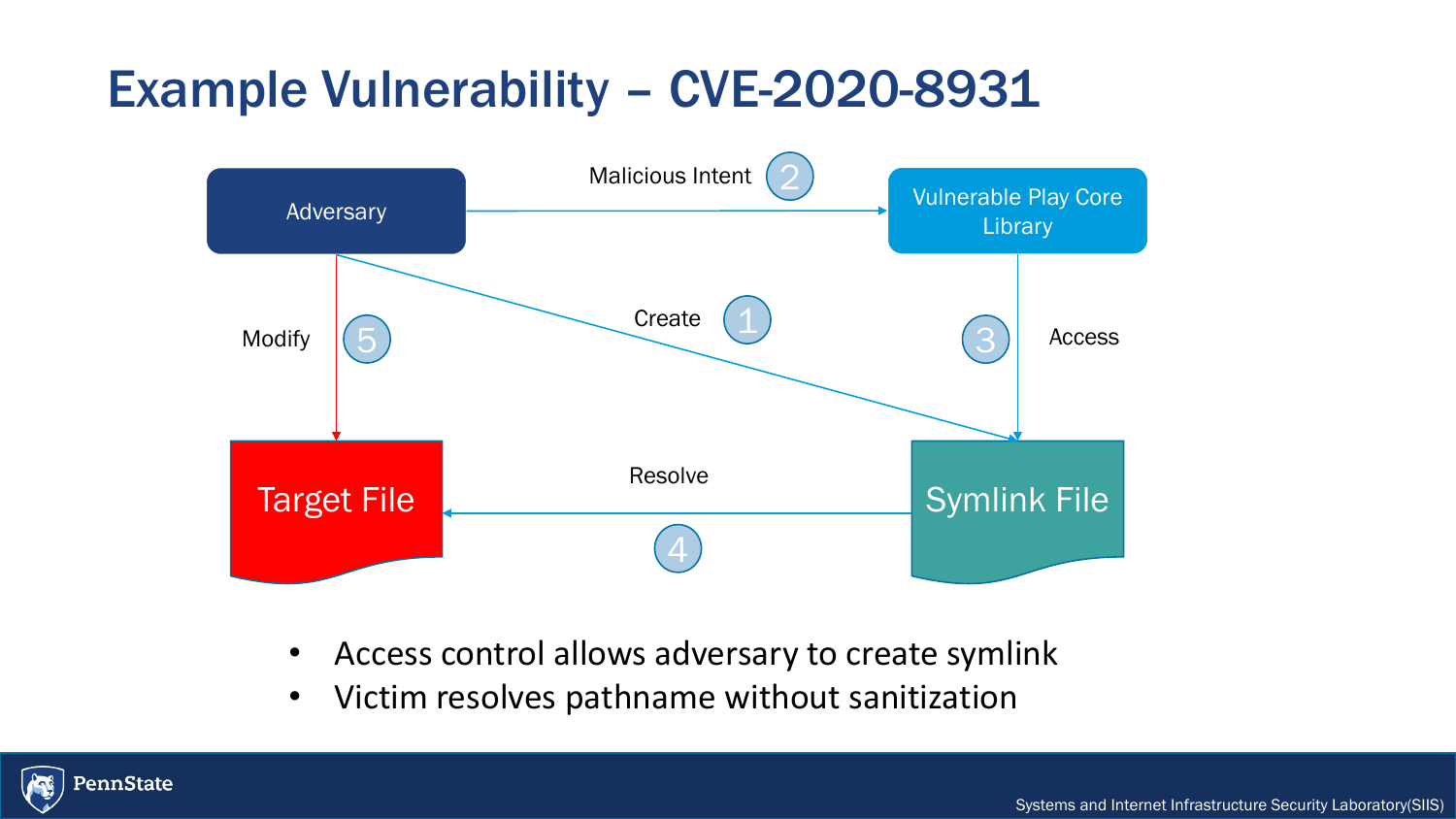## Automatic Vulnerability Discovery

## **Very hard, why?**

- Large number of authorized data flows, and don't know which ones to test
- No systematic way to differentiate adversaries from benign subjects

### **What can we do?**

- **Triage** information flows, highlighting only the risky ones
- Convert information flows into test cases for **attack operations**

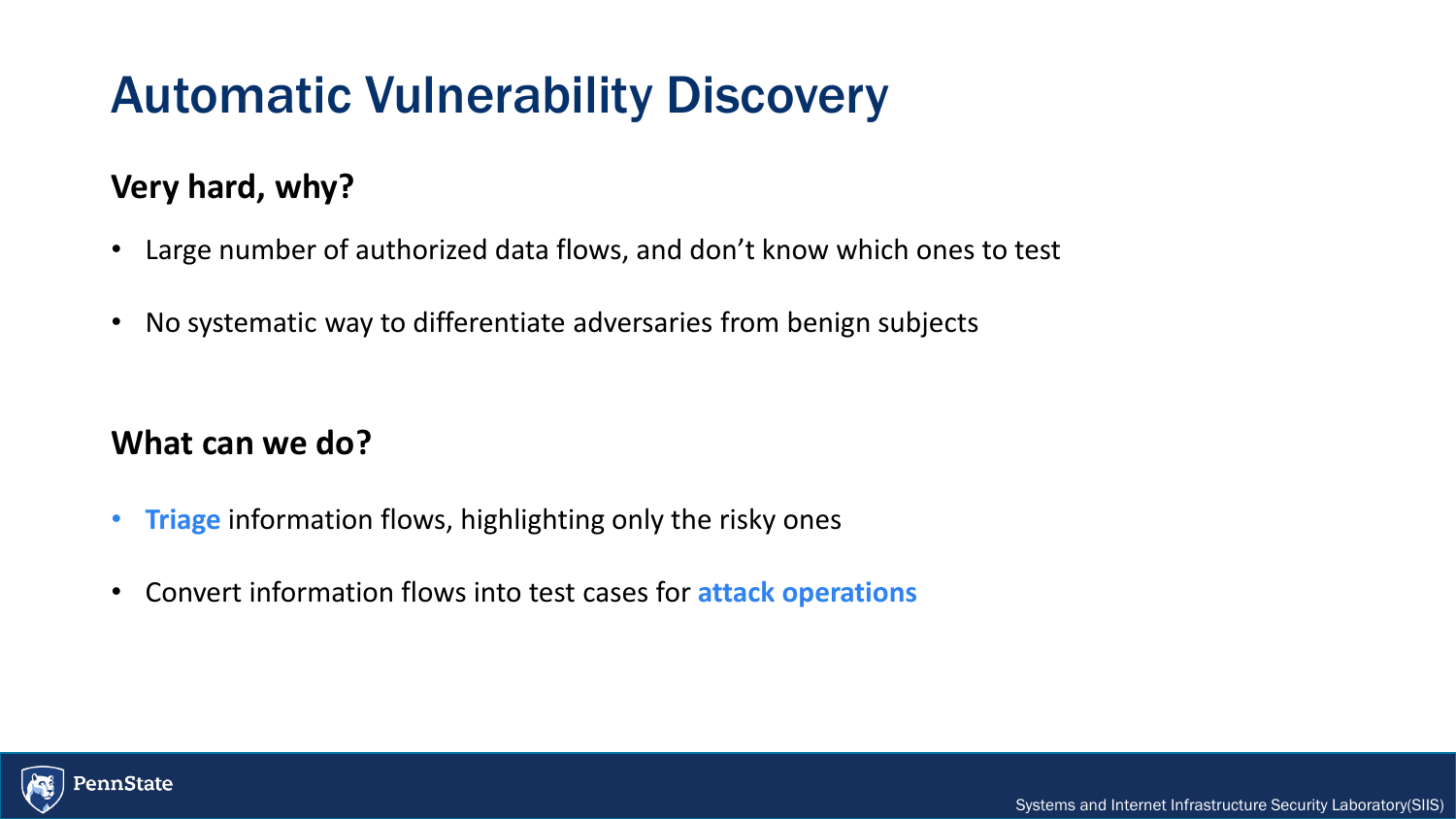### Limitation: Too Many L Limitation: Too Many Authorized Data Flows



## **Simply computing information flows is not very useful. Why?**

• Simply too much testing needed

### **What Do We Need To Do?**

- Identify meaningful adversaries of each subject
- Only flows that adversaries can impact are relevant

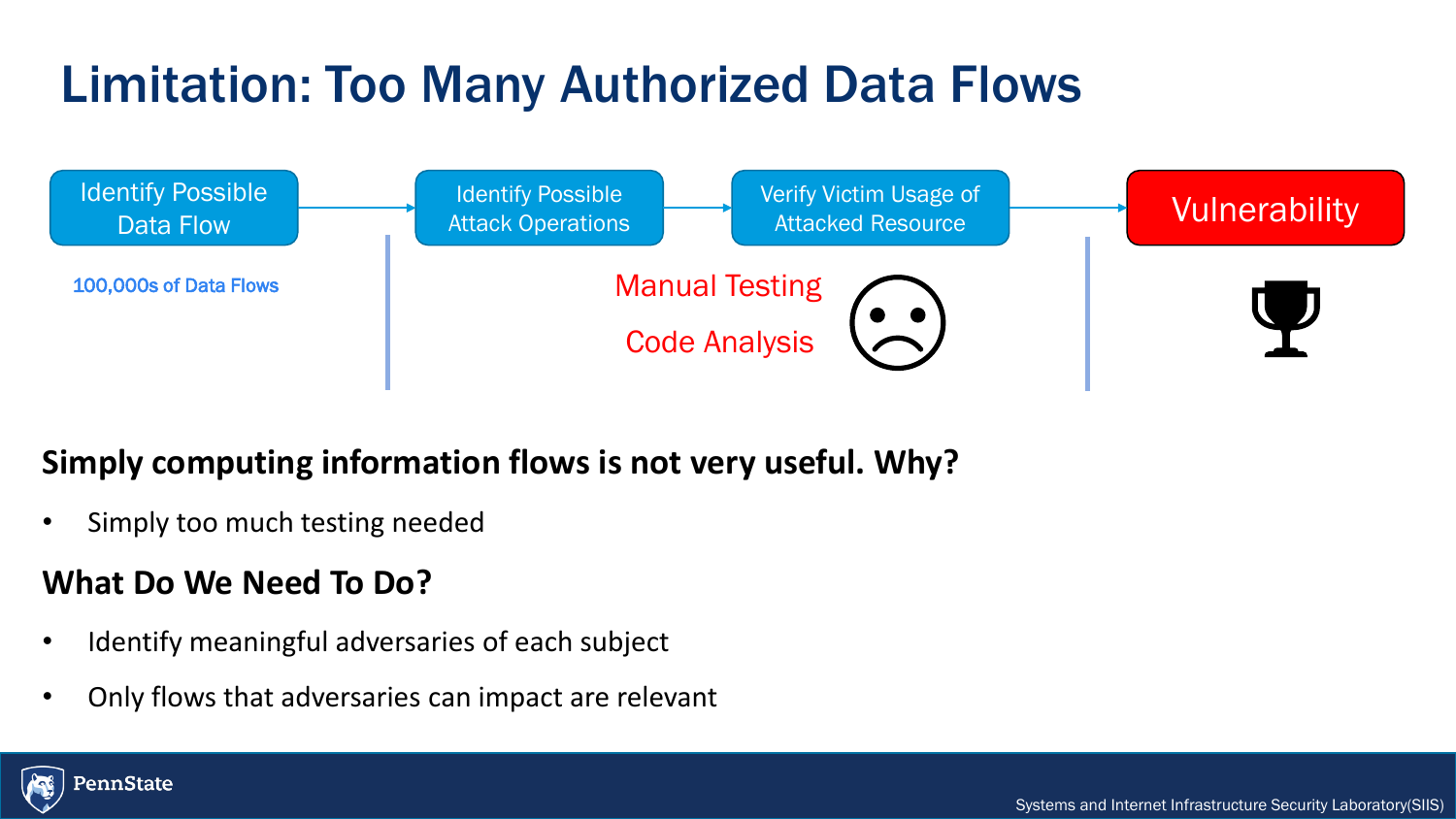## Integrity Violations (IVs)



### **Integrity Violations**

- Adversary modifies a resource that may be used by a potential victim subject
- Adversary Subject B is authorized to perform a write-like operation on object O
- Subject A is authorized to perform a read-like operation on object O
- Object O's use by Subject A is an integrity violation for Subject A

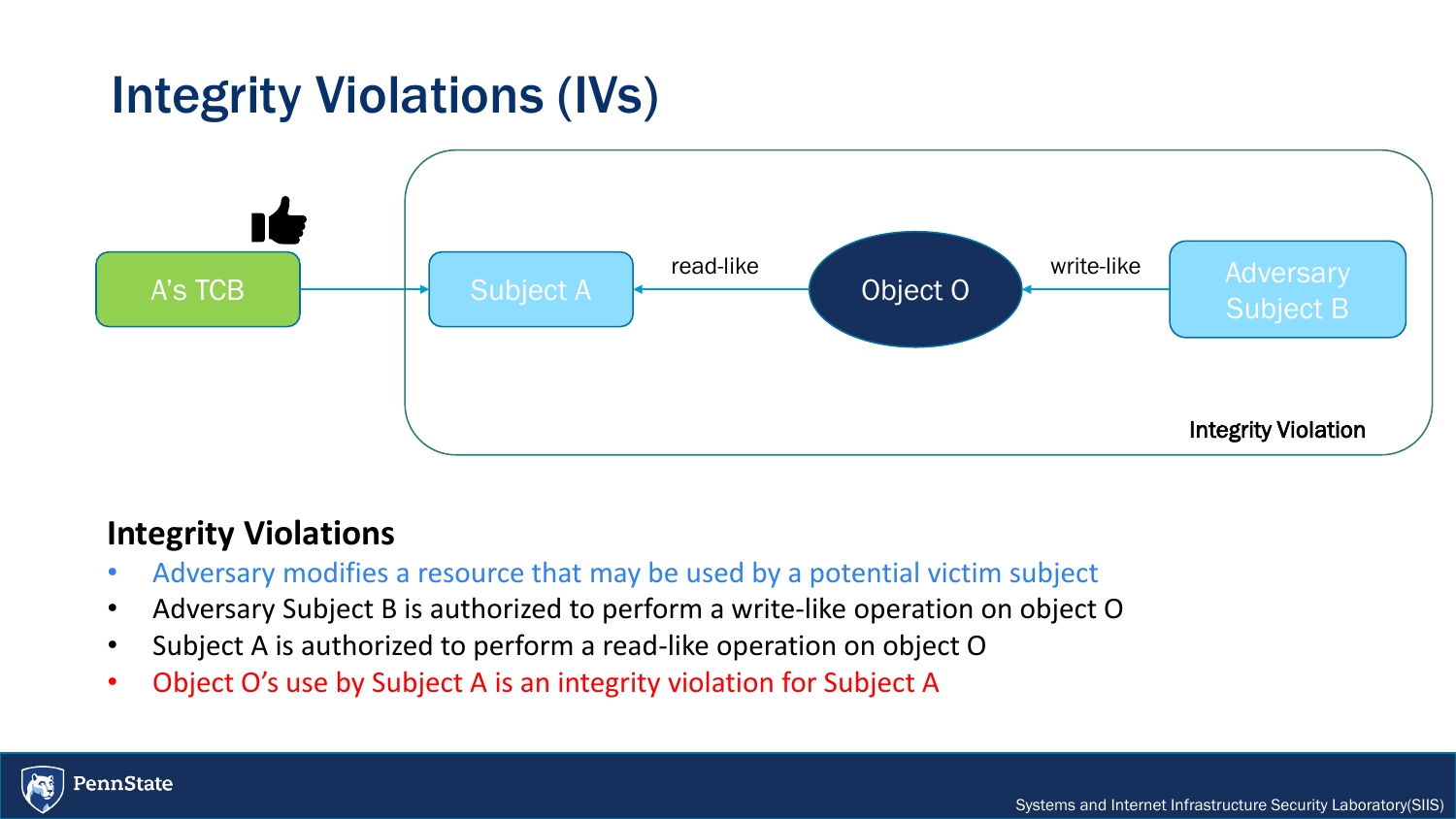## Limitation: Policy Florik Limitation: Policy Flexibility and Unexploitable Flows



## **Modifiable Access Control Polices**

- Current access control policy only represents a snapshot of the policy
- But some policies can be modified  $-$  may miss real attack vectors

### **Android Configurations May Block Exploitation**

- Not all IVs can be exploited
- Program and system configurations may block them

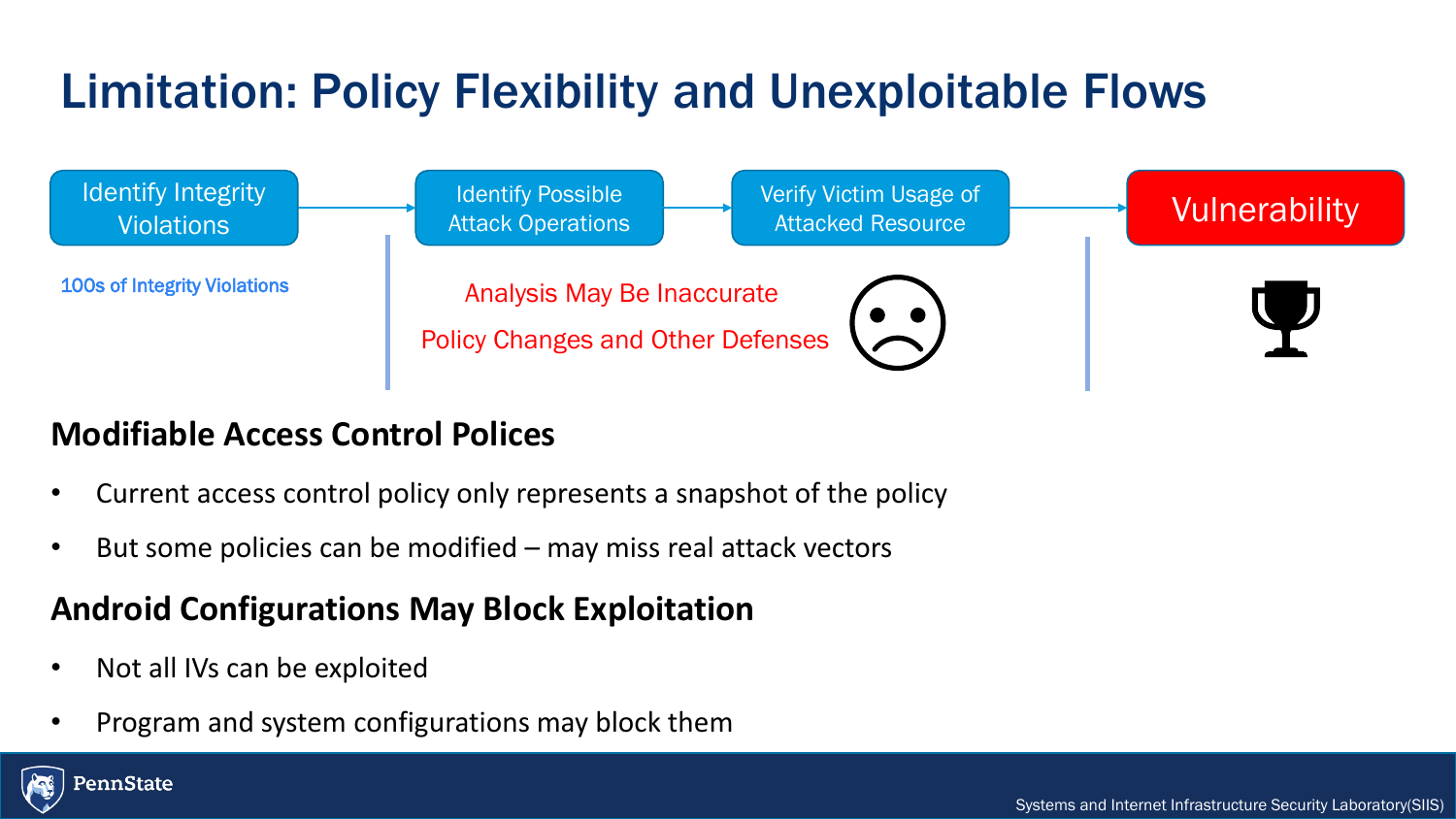## PolyScope Approach



### **PolyScope Triages Access Control Policies**

- Reducing 100,000s policy rules (data flows) to 100s of attack operations
- Which can expose some previously unknown vulnerabilities
- And seed runtime vulnerability testing

### **PolyScope Solves Key Problems**

- Validates per-program adversaries to compute exploitable flows
- Accounts for policy flexibility to compute all "integrity violations"
- Reduces integrity violations to the operations that may be used in attacks

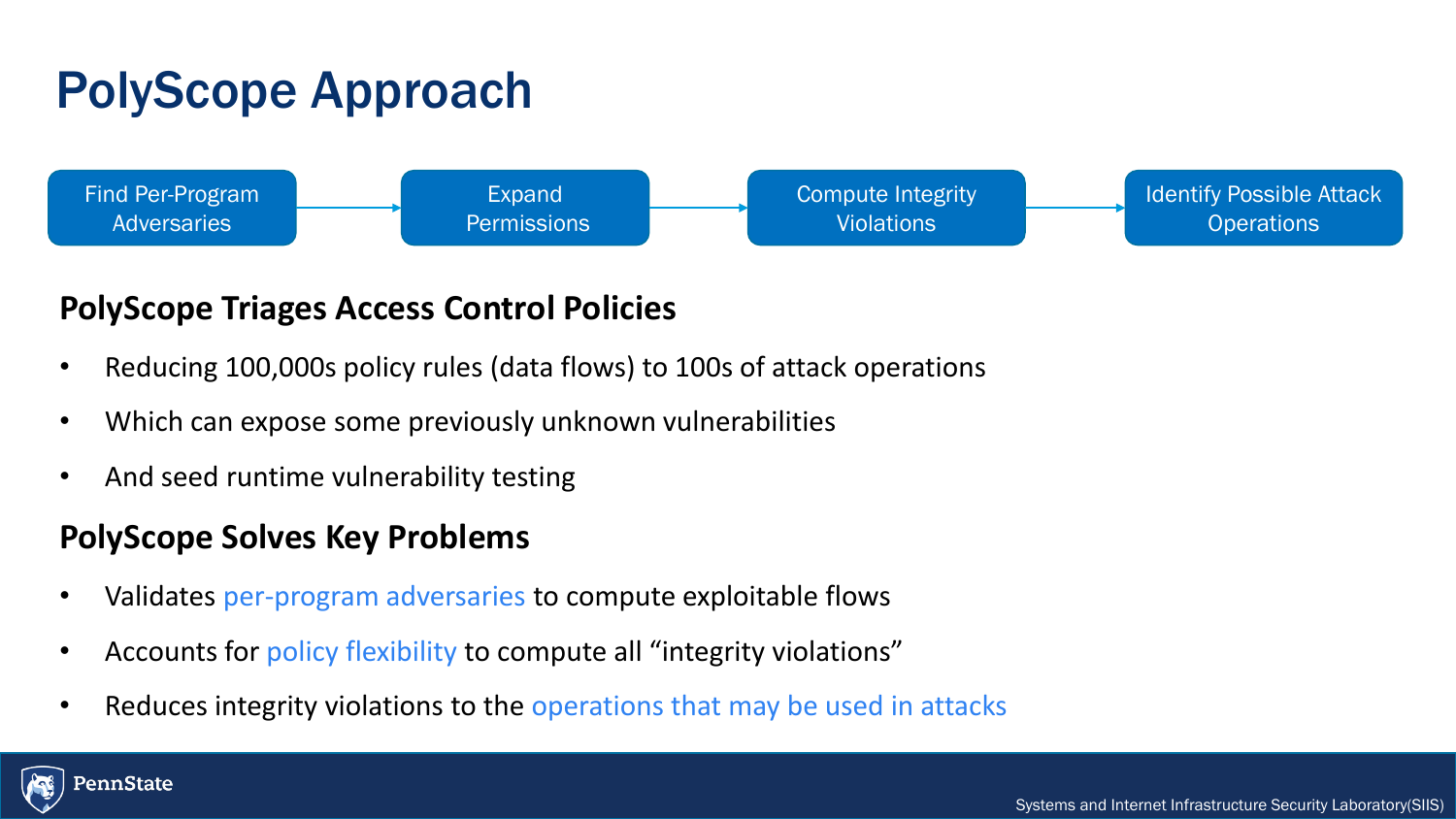## Define Per-Program Adversaries

### **How previously identified possible adversaries for a subject?**

- Guess at trusted subjects: trust core system services (e.g., init) (Jaeger *et al., 2003 USENIX Security*)
- Guess at adversaries: treat Android third-party applications as adversaries (Chen *et al., 2017 ACSAC*)

### **Above methods are ad-hoc and one-dimensional**

• No systematic way to determine whether an adversary is missing or misclassified



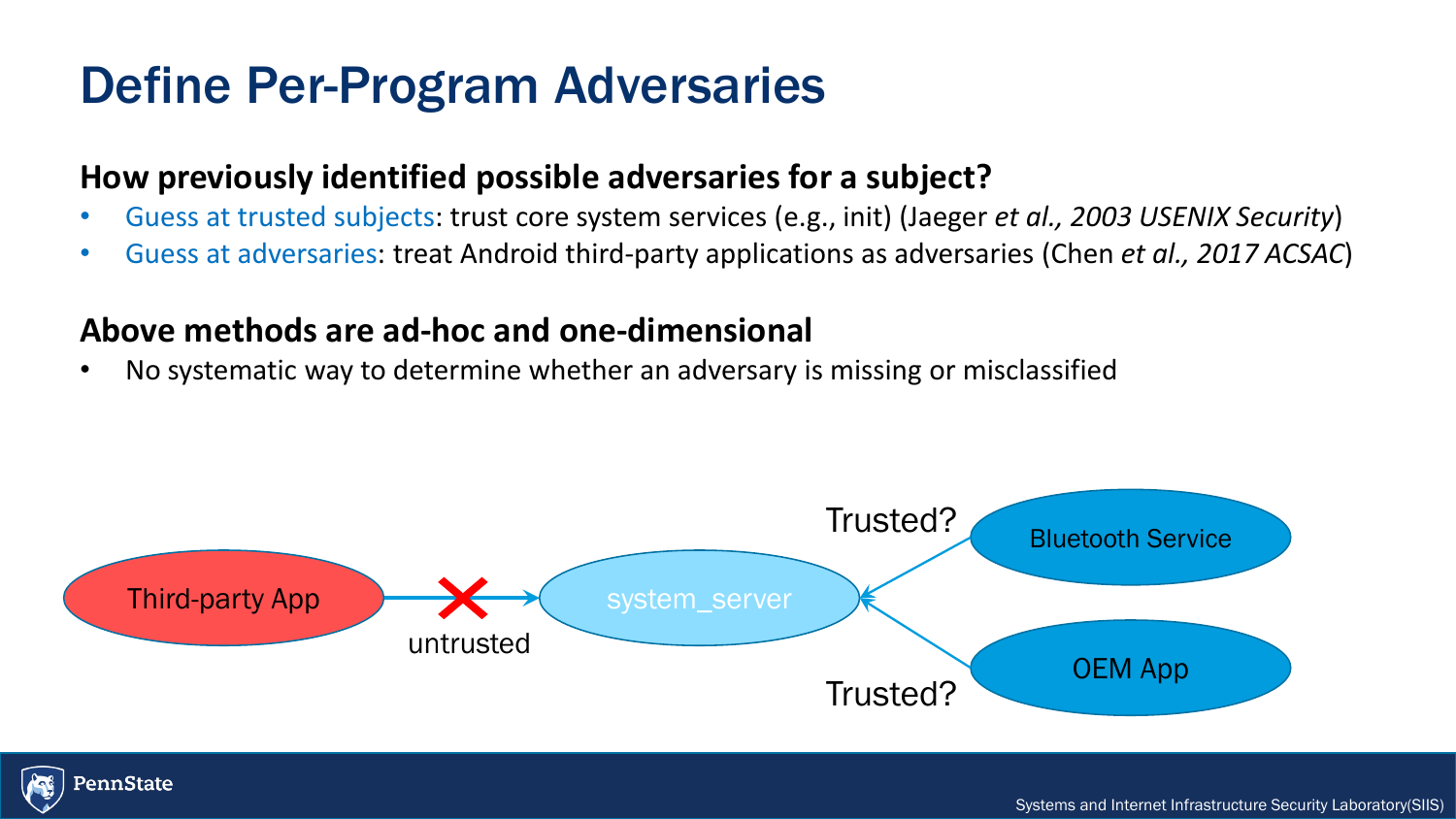## Best-Case Trust vs. Worst-Case Trust



#### **PolyScope considers both best-case and worst-case trust**

- Worst-case trust: Minimum TCB, only trust subjects that can trivially compromise a subject's program Called "Integrity Wall" – Vijayakumar *et al.,* AsiaCCS 2012
- Best-case trust: Based on Google's process privilege level definition
- Worst-case trust must be a **subset** of best-case trust
- Otherwise, Android privilege levels are missing a fundamental trust requirement to prevent trivially compromising the subject
- PolyScope verified both Google and OEMs' access control policy complies with the assumption above

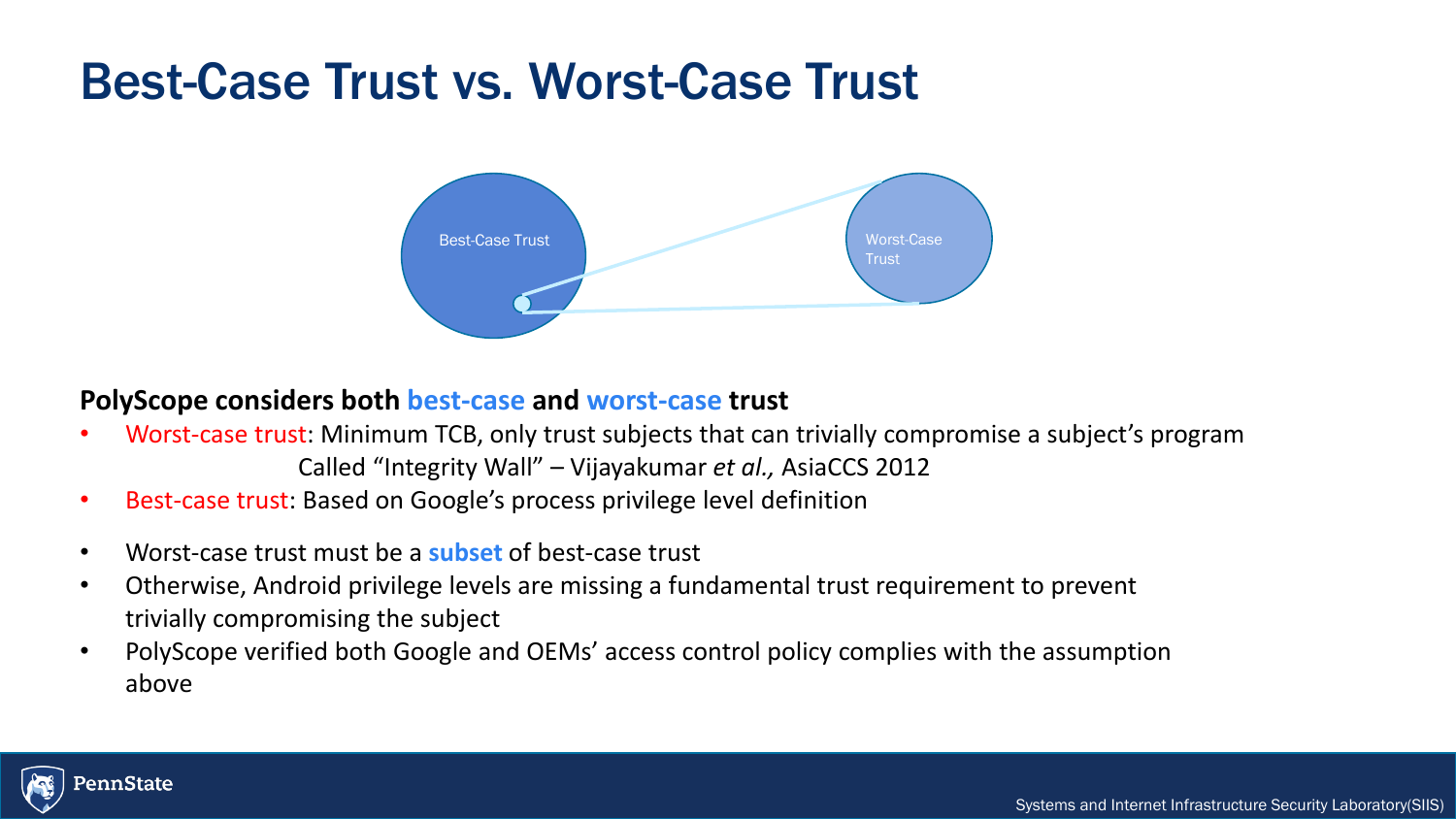## Process Privilege Levels

| <b>Process Level</b>               | <b>Level Membership Requirements</b>                                                |
|------------------------------------|-------------------------------------------------------------------------------------|
| Root Process (T5)                  | Process running with UID root (e.g., MAC labels kernel and init)                    |
| System Process (T4)                | Process running with UID system (e.g., MAC label system server)                     |
| Service Process (T3)               | AOSP core service providers (e.g., MAC labels bluetooth and mediaserver)            |
| Trusted Application Process (T2)   | AOSP default and vendor apps (e.g., MAC labels platform_app and priv_app)           |
| Untrusted Application Process (T1) | Third-party applications (e.g., MAC label untrusted_app)                            |
| <b>Isolated Process (T0)</b>       | Processes that are expected to receive adversarial inputs (e.g., MAC label webview) |

- T5 with highest privilege and T0 with lowest privilege
- Based on functionality and design of Android Framework

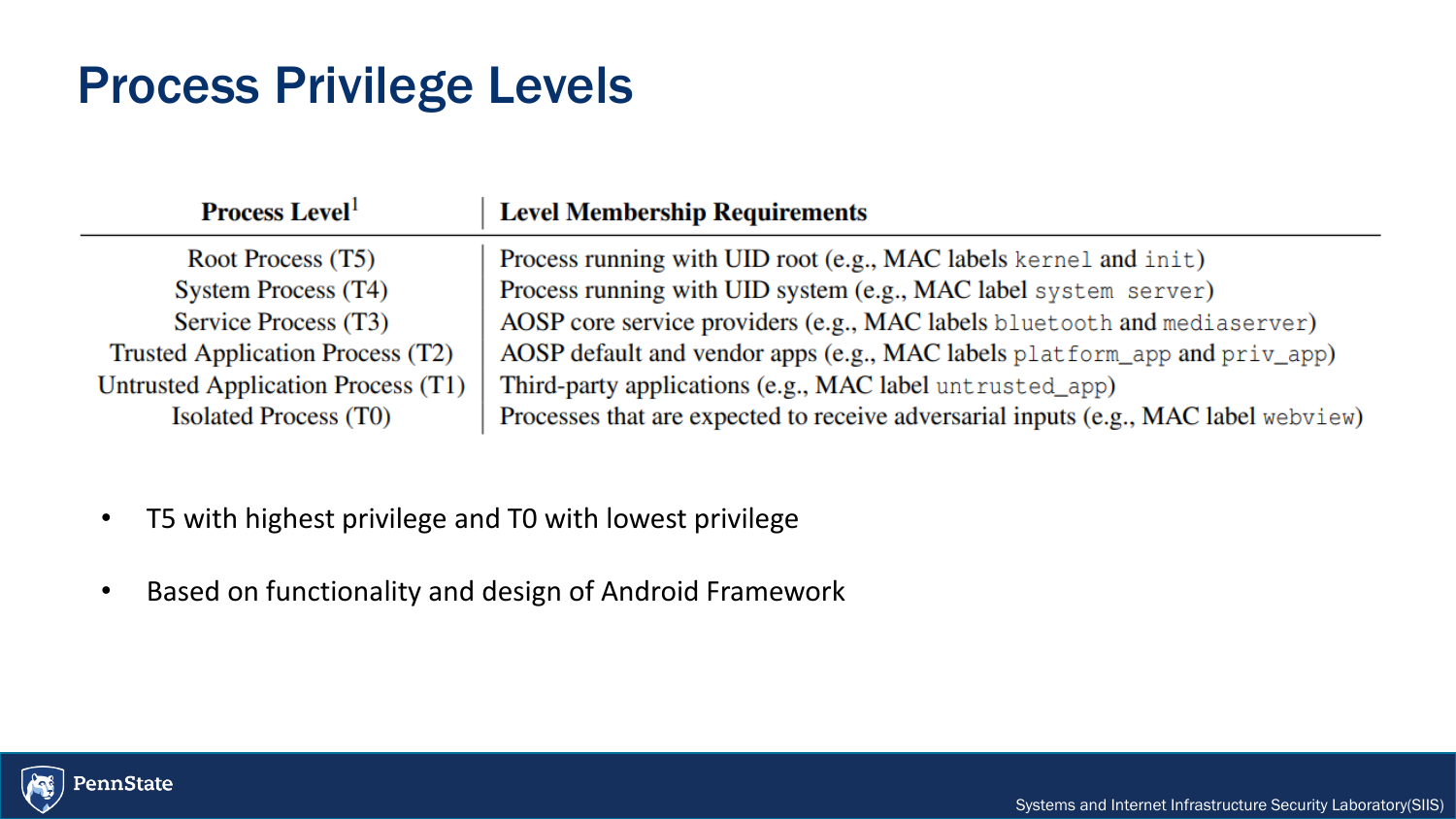## Permission Expansion – Adversary Expansion Permission Expansion – Adversary Expansion

• Adversaries may obtain Android Permissions that augment their UNIX DAC Permissions



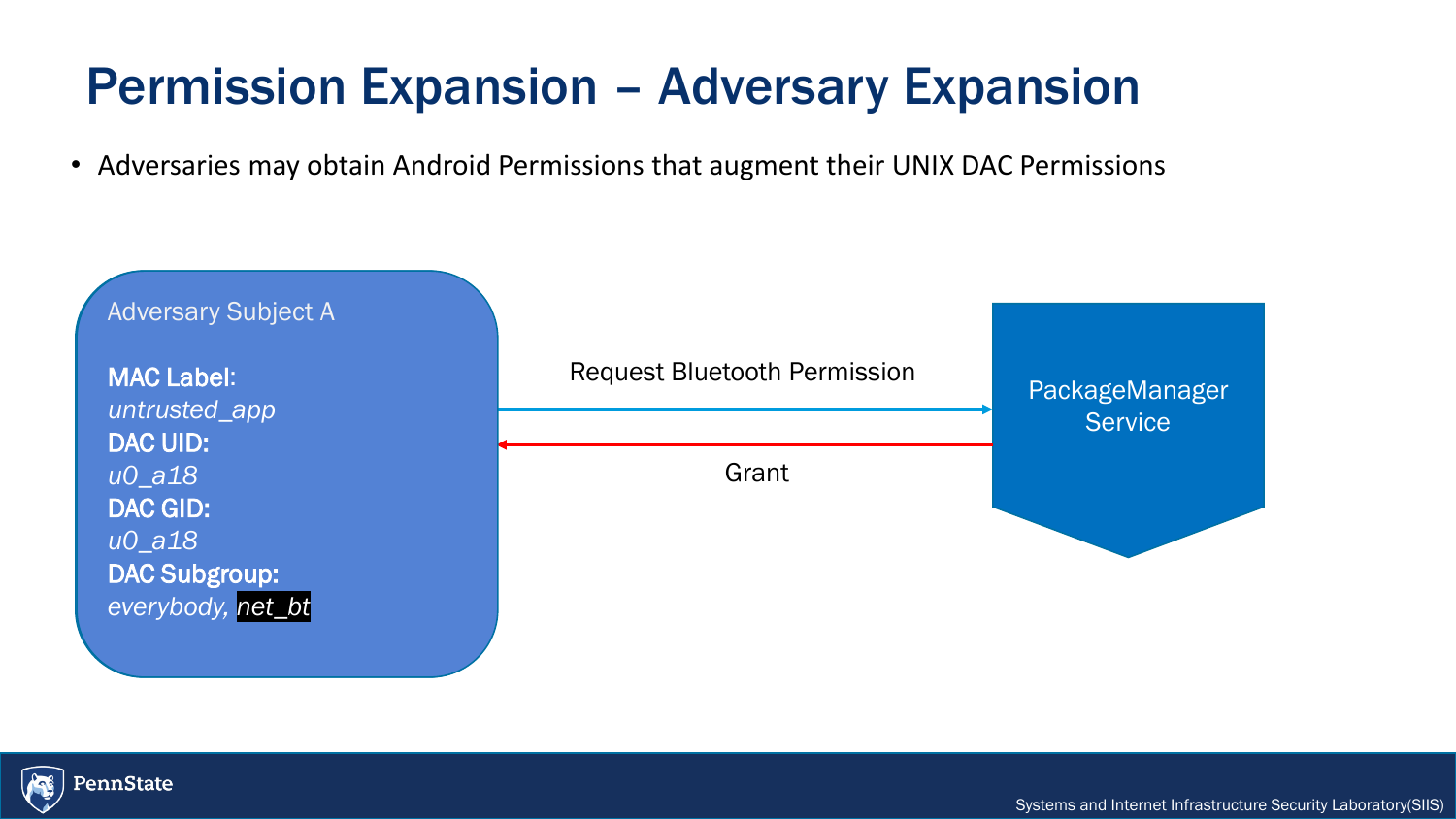## Permission Expansion – Victim Expansion

- Adversaries may delegate DAC permission for objects they own to potential victims
- In most case, victim has MAC permissions to adversary directories but not DAC permission



### **New Integrity Violation**

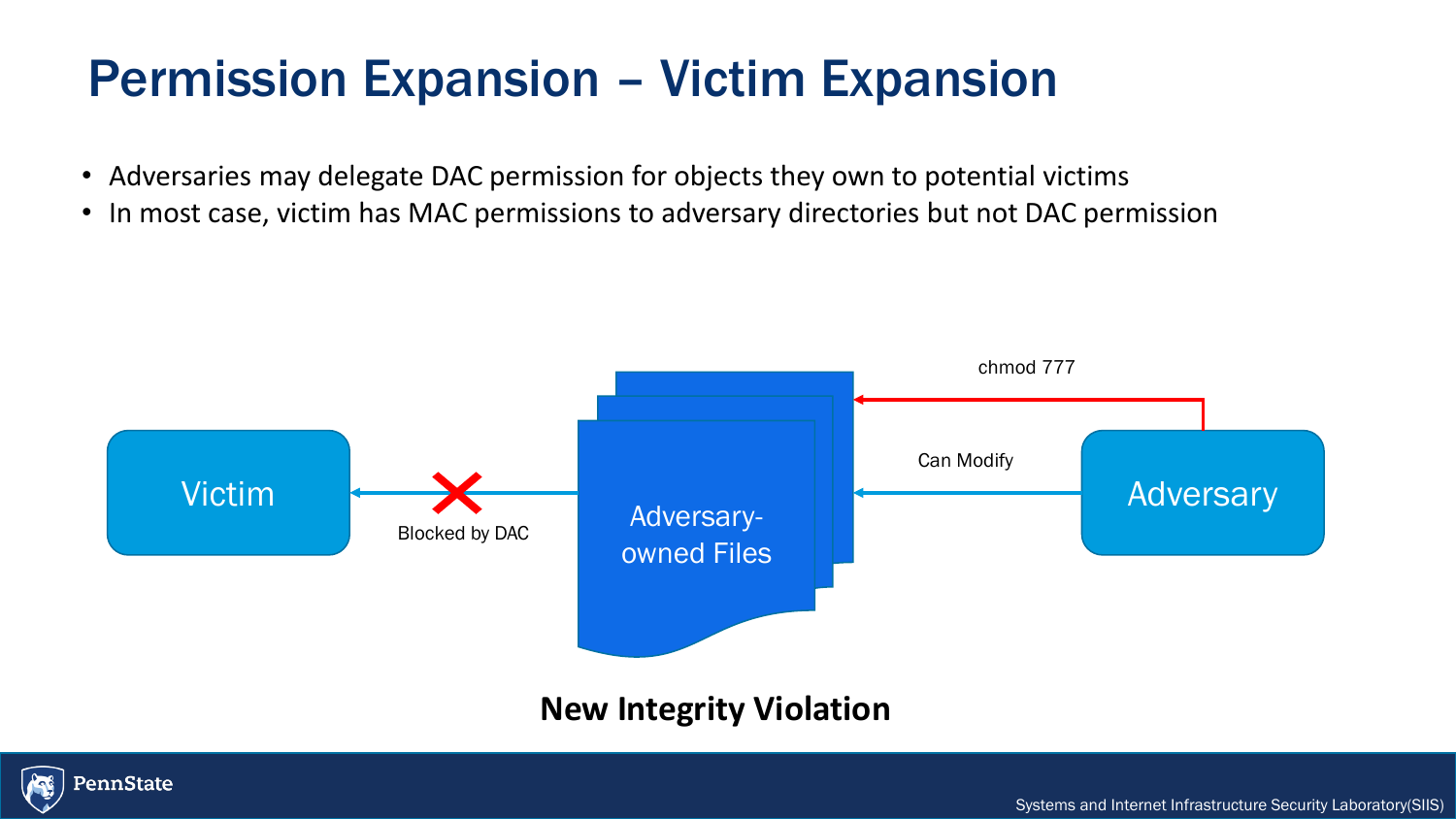## Accounting for Permission Flexibility

#### **Adversary Expansion**

- Assumes users grant all non-signature Android permissions to applications
- Assumes white-listed apps (OEM apps) obtain all signature-level Android permissions

#### **Victim Expansion**

- Assumes adversaries will grant read, write, and execute permissions to victim by altering UNIX DAC permission assignments whenever possible
- Victim expansion only possible when adversary owns the corresponding object (file/dir)

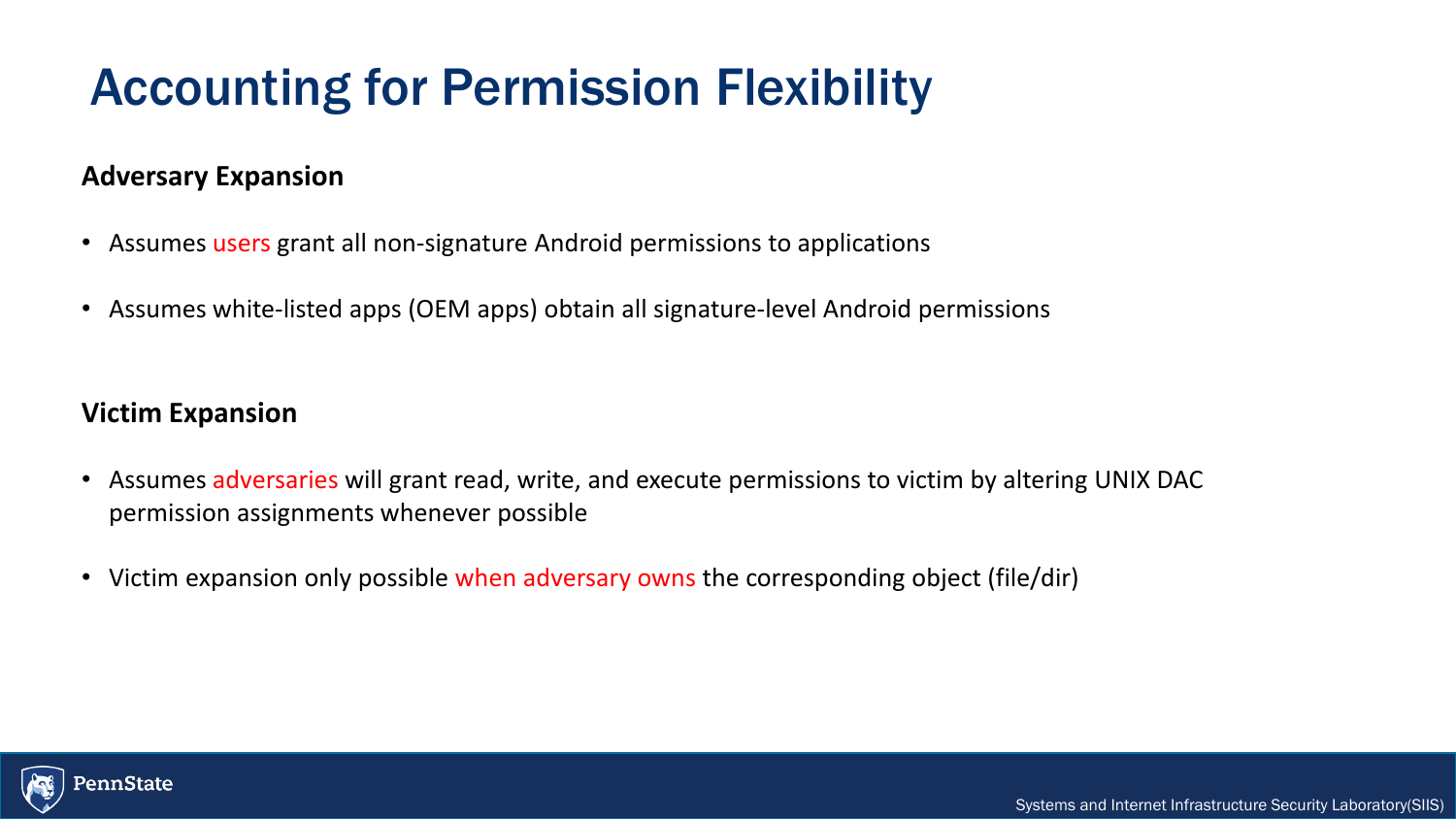## PolyScope Integrity Violations



### **Integrity Violations**

• **Rules that account for MAC (SEAndroid and MLS) and DAC (UNIX) with permission expansion Types of Integrity Violations**

- File-IV
- Binding-IV (directories)
- Pathname-IV

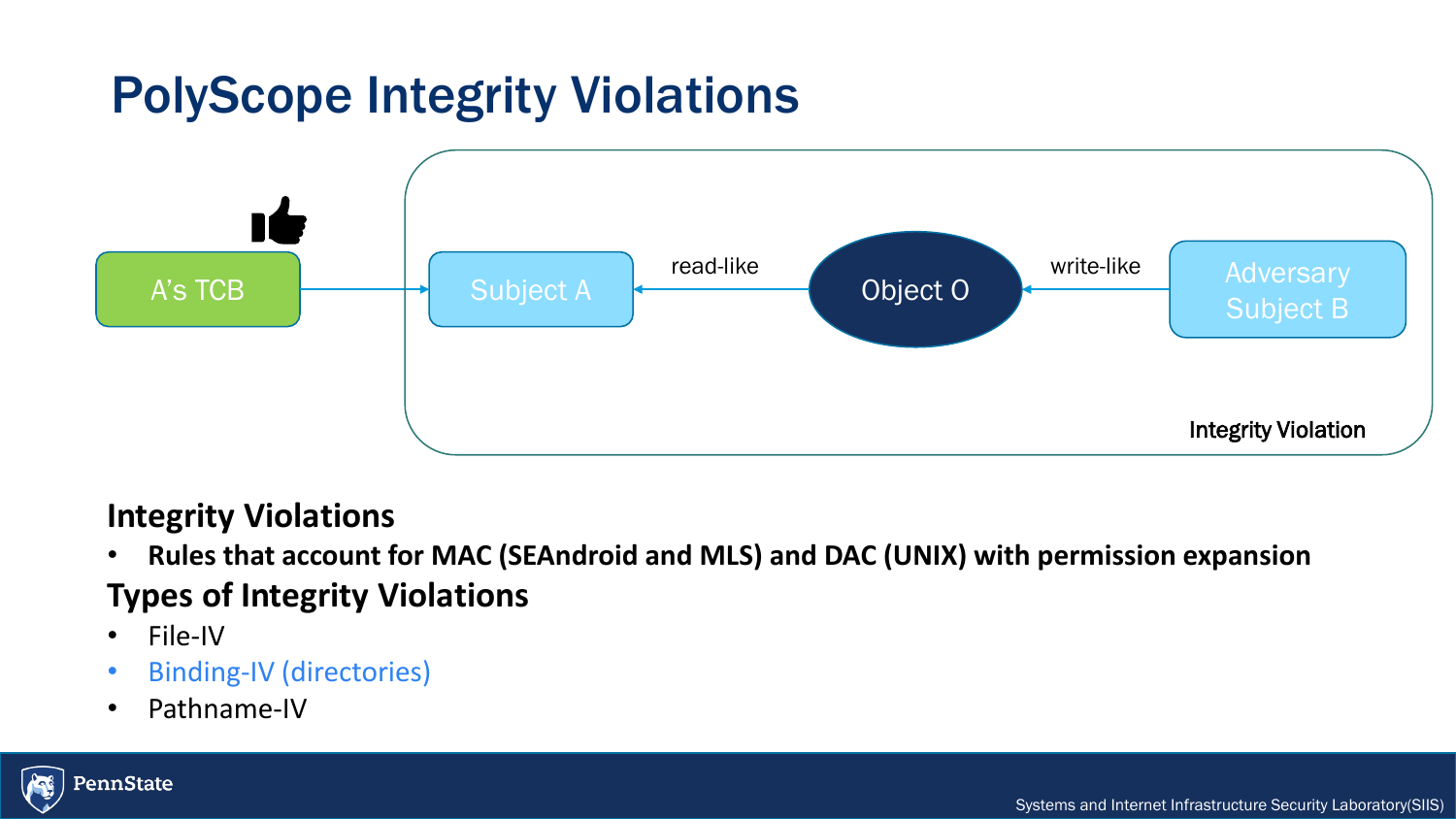## IVs to Attack Operations

**Integrity Violations are exploited when an attacker can perform an attack operation**

#### **Example of an Attack Operation: Link Traversal**

- Create a symbolic link that references a target file the attacker really wants to access
- Victim with permission to the target file accesses the target on behalf of the attacker



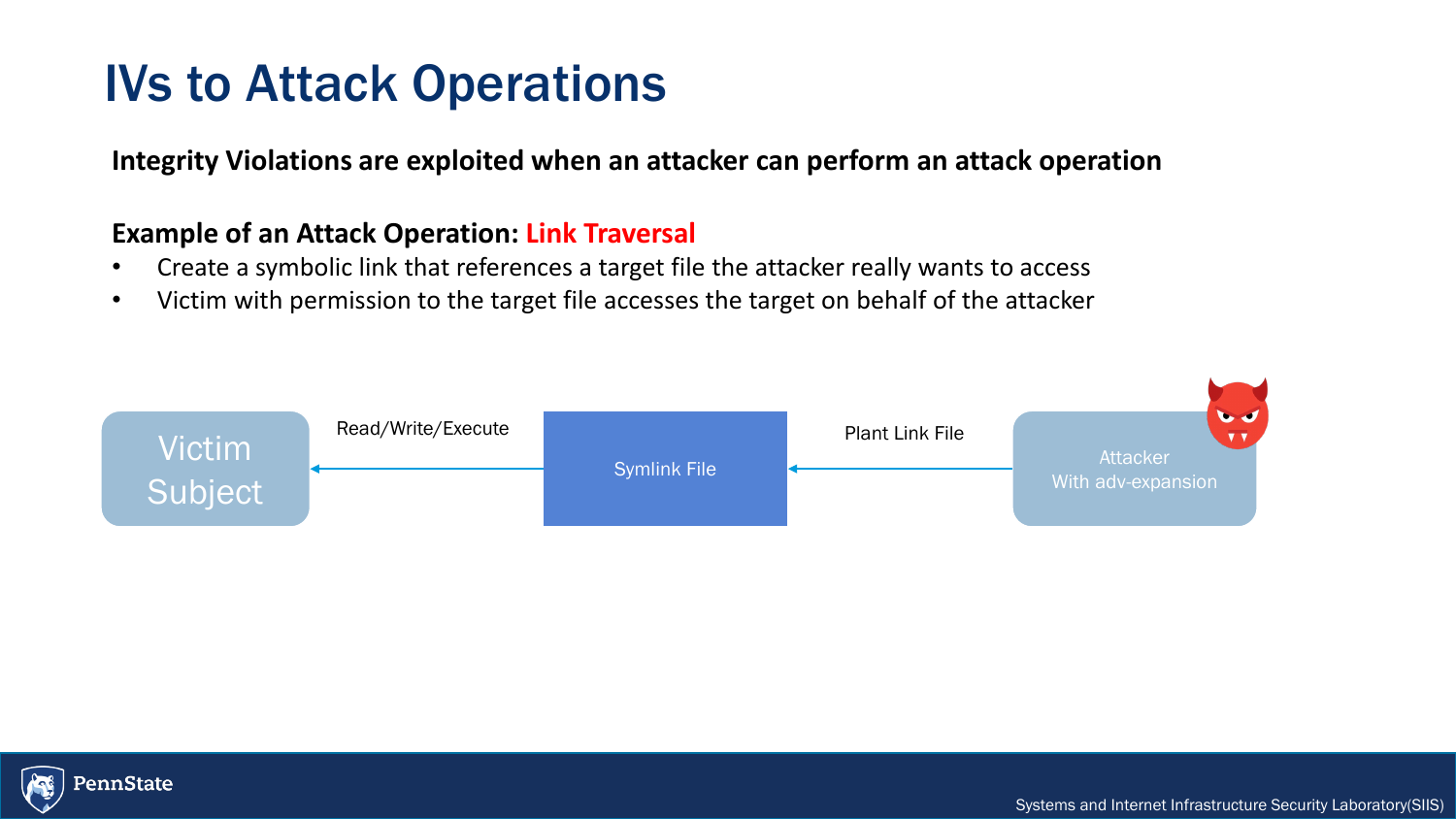## Are Attack Operations Really Exploitable?

**Integrity Violations might not be exploitable due to system configurations or additional defenses**

#### **Examples of Defenses that Block Link Traversal**

- Some Android filesystems do not allow symbolic links
- FileProvider class use by victim subject prevents link traversal



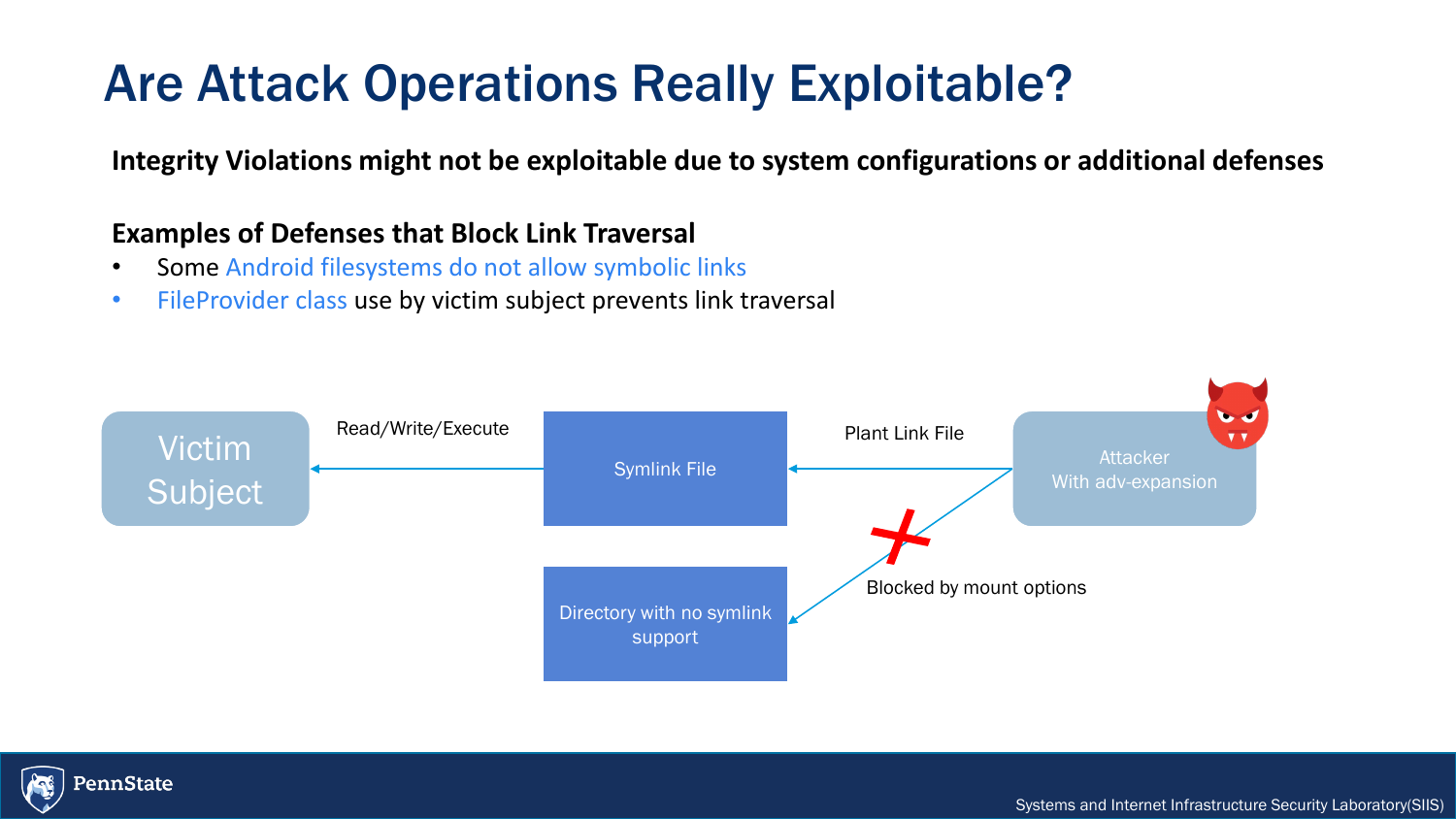### $Evolu$ Evaluation Overview

- Did defining per-subject TCB make a difference? (flows vs. IVs)
- Did permission expansion increase the number of IVs?
- Did PolyScope triage attack operations from IVs?
- What's the impact of OEM customization?
- How many integrity violations are found when using the SEAndroid MAC TE policy alone in TE IV Computation?
- How are the number of IVs reduced after TE IV validation from those found in the TE IV Computation?
- How many IVs distributed across Android privilege levels?

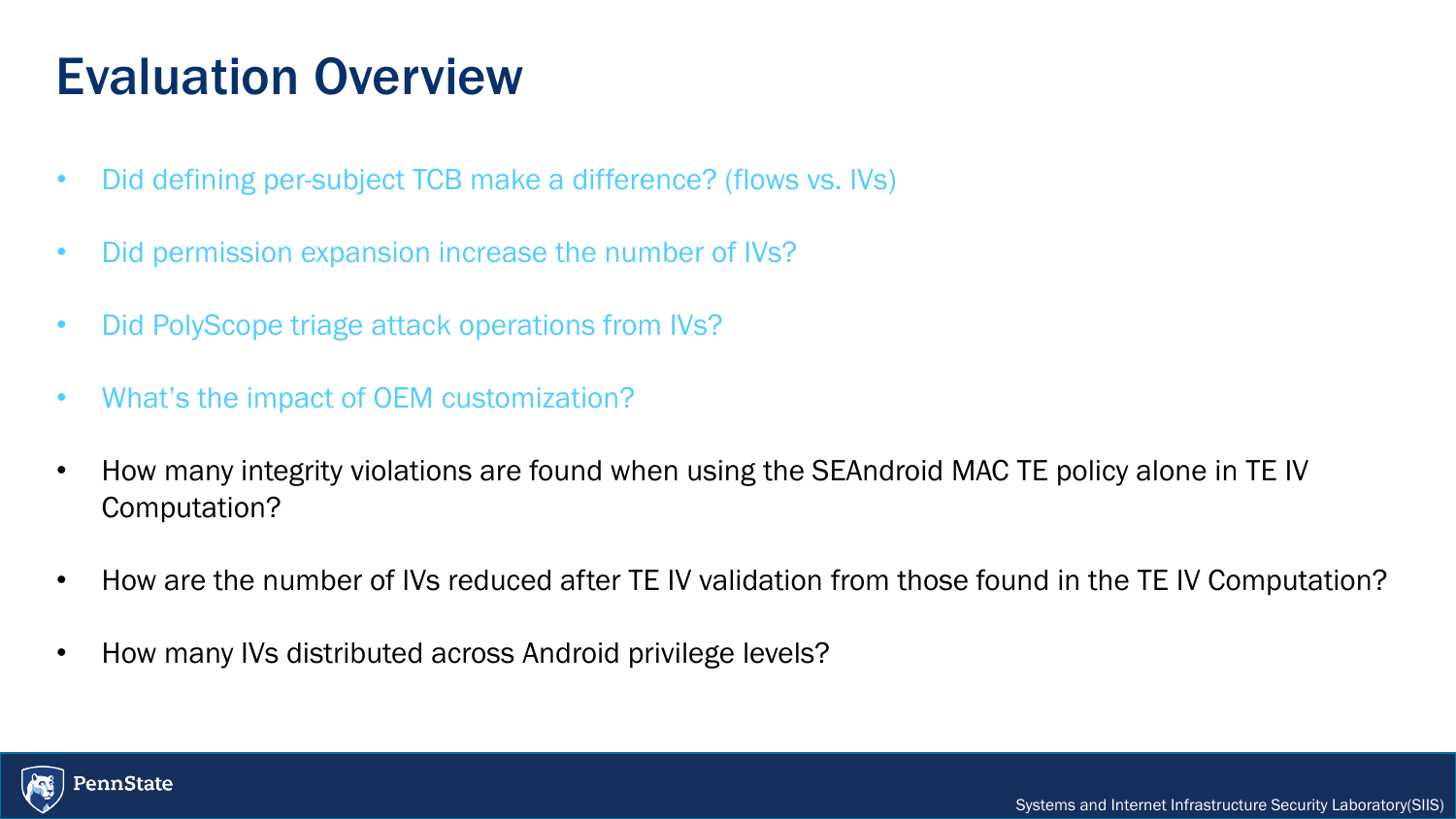## Flow vs. IV

### **Did defining per-subject TCB make a difference?**

|                                                   | <b>Cross Version IVs (Google)</b> |                     |                    | <b>Cross OEM IVs</b> |                  |                 |               |
|---------------------------------------------------|-----------------------------------|---------------------|--------------------|----------------------|------------------|-----------------|---------------|
|                                                   | <b>Nexus 5x 7.0</b>               | <b>Nexus 5x 8.0</b> | <b>Pixel3a 9.0</b> | <b>Mate9 8.0</b>     | <b>Mate9 9.0</b> | <b>Mix2 9.0</b> | Galaxy S8 9.0 |
| <b>Authorized Data Flows</b>                      | 204,241                           | 166,027             | 156,315            | 240,916              | 860,508          | 289,238         | 259,992       |
| <b>IVs for PolyScope Adversaries</b> <sup>2</sup> | 167                               | 80                  | 69                 | 223                  | 166              | 192             | 628           |
| PolyScope IVs after Expansion <sup>3</sup>        | 372                               | 478                 | 1,139              | 1,682                | 1,566            | 2,304           | 4,377         |
| <b>PolyScope IVs with Operations<sup>4</sup></b>  | 297                               | 387                 | 927                | 1,331                | 1,327            | 1,979           | 3,736         |
| Average Operations per $IV^5$                     | l.18                              | 1.10                | 1.04               | 1.62                 | 1.37             | 1.08            | 1.36          |

### **Yes!**

- Computing authorized data flow leave OEMs with hundreds of thousands of cases to assess
- PolyScope's per-subject threat model results in reduction of the number of data flows involve in IV by at least two orders of magnitude
- Runtime of data flow computation greatly improved with PolyScope's threat model

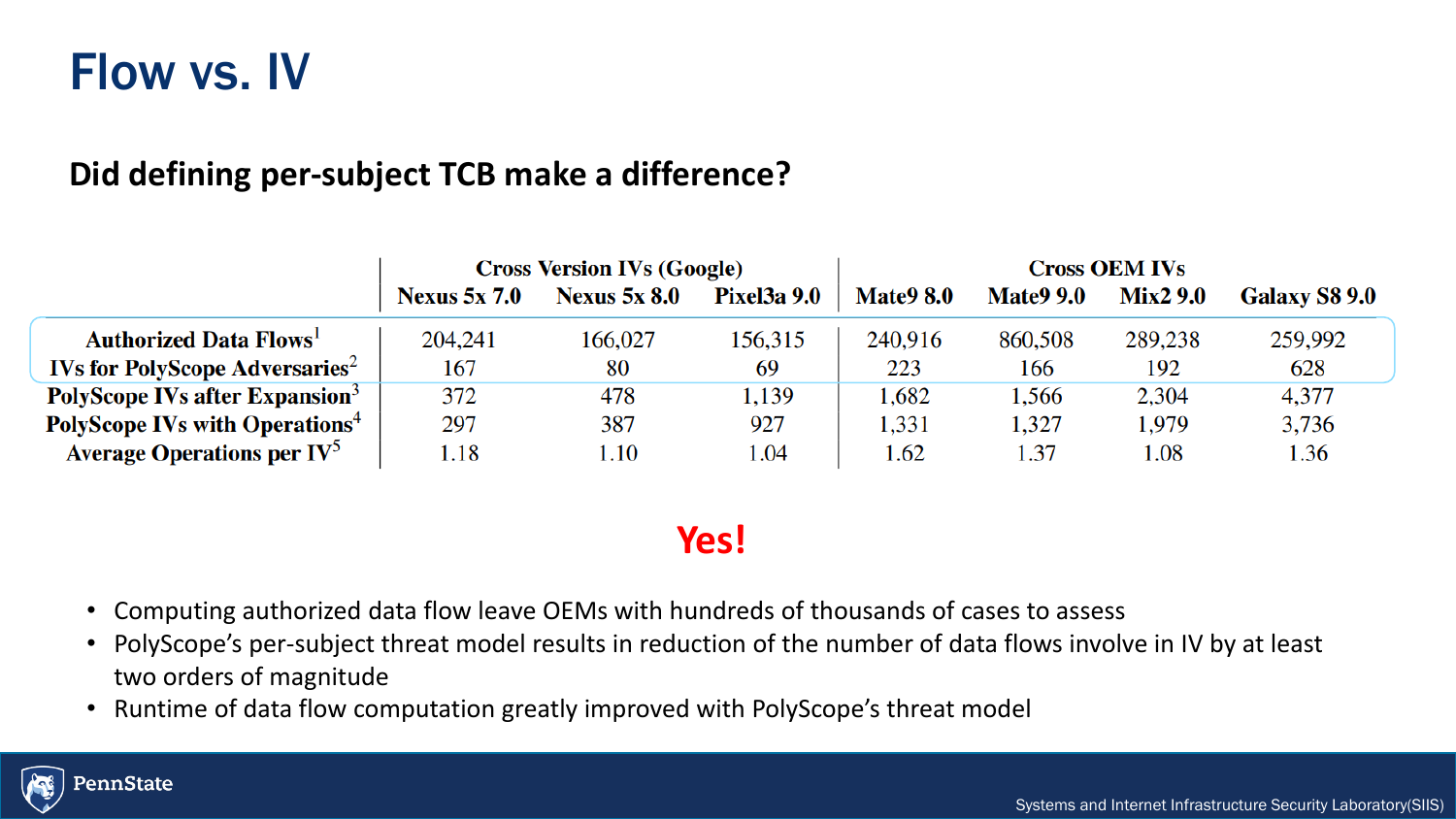## Impact of Permission Expansion

### **Did permission expansion increase the attack surface?**

|                                                   | <b>Cross Version IVs (Google)</b> |                     |                    | <b>Cross OEM IVs</b> |                  |                 |                      |
|---------------------------------------------------|-----------------------------------|---------------------|--------------------|----------------------|------------------|-----------------|----------------------|
|                                                   | <b>Nexus 5x 7.0</b>               | <b>Nexus 5x 8.0</b> | <b>Pixel3a 9.0</b> | <b>Mate9 8.0</b>     | <b>Mate9 9.0</b> | <b>Mix2 9.0</b> | <b>Galaxy S8 9.0</b> |
| <b>Authorized Data Flows</b>                      | 204,241                           | 166,027             | 156,315            | 240,916              | 860,508          | 289,238         | 259,992              |
| <b>IVs for PolyScope Adversaries</b> <sup>2</sup> | 167                               | 80                  | 69                 | 223                  | 166              | 192             | 628                  |
| PolyScope IVs after Expansion <sup>3</sup>        | 372                               | 478                 | 1,139              | 1,682                | .566             | 2,304           | 4,377                |
| <b>PolyScope IVs with Operations</b> <sup>4</sup> | 297                               | 387                 | 927                | 1,331                | 1,327            | 1,979           | 3,736                |
| <b>Average Operations per <math>IV^5</math></b>   | 1.18                              | l.10                | 1.04               | 1.62                 | l.37             | 1.08            | 1.36                 |

## Yes!

• Victim and adversary permission expansion increases the number of IVs significantly, from 122% to 1550%

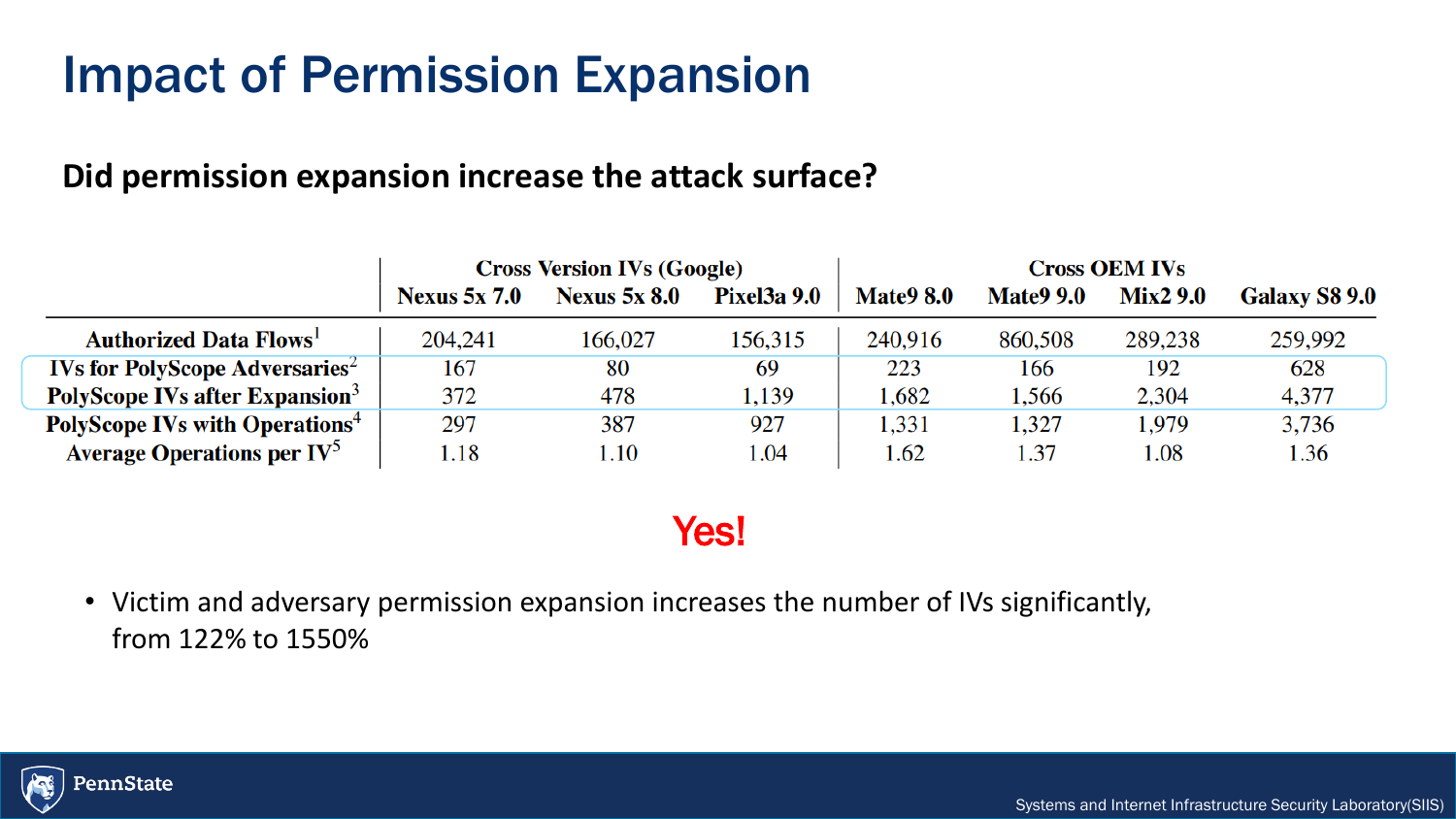## Triage Attack Operations

## Did PolyScope reduce attack operations from IVs?

|                                                   | <b>Cross Version IVs (Google)</b> |                     |                    | <b>Cross OEM IVs</b> |                  |                 |                      |
|---------------------------------------------------|-----------------------------------|---------------------|--------------------|----------------------|------------------|-----------------|----------------------|
|                                                   | <b>Nexus 5x 7.0</b>               | <b>Nexus 5x 8.0</b> | <b>Pixel3a 9.0</b> | <b>Mate9 8.0</b>     | <b>Mate9 9.0</b> | <b>Mix2 9.0</b> | <b>Galaxy S8 9.0</b> |
| <b>Authorized Data Flows</b>                      | 204,241                           | 166,027             | 156,315            | 240,916              | 860,508          | 289,238         | 259,992              |
| <b>IVs for PolyScope Adversaries</b> <sup>2</sup> | 167                               | 80                  | 69                 | 223                  | 166              | 192             | 628                  |
| PolyScope IVs after Expansion <sup>3</sup>        | 372                               | 478                 | 1,139              | 1,682                | .566             | 2,304           | 4,377                |
| <b>PolyScope IVs with Operations</b> <sup>4</sup> | 297                               | 387                 | 927                | 1,331                | 1,327            | 1,979           | 3,736                |
| <b>Average Operations per <math>IV^5</math></b>   | 1.18                              | 1.10                | 1.04               | 1.62                 | 1.37             | 1.08            | 1.36                 |

Yes!

• By taking Java-level defense and file system configuration into account, around 14% to 21% of the IVs fail to be realized as even a single attack operation

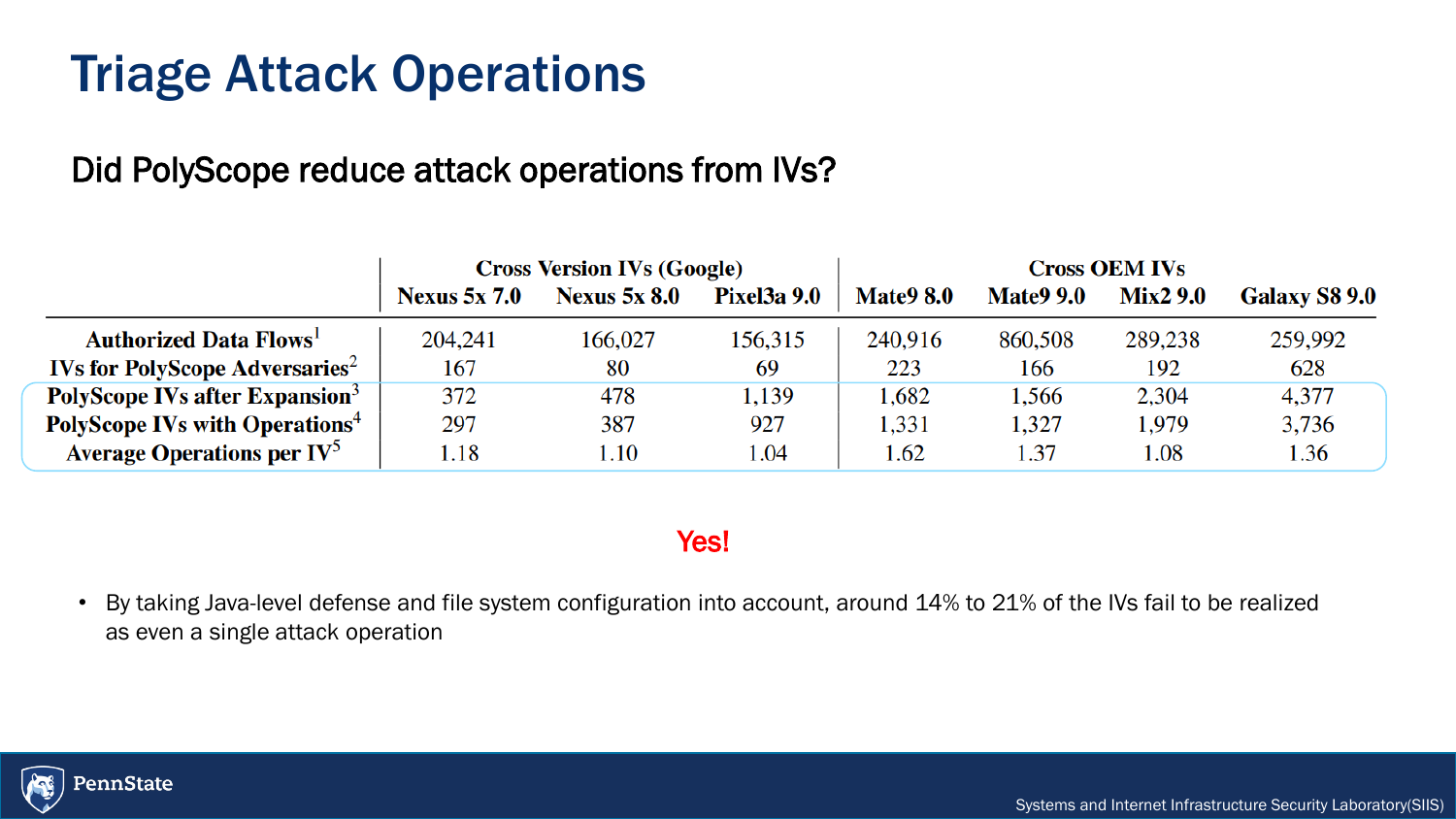### OEM Customization OEM Customization

### **What's the impact of OEM customization?**

|                                                   | <b>Cross Version IVs (Google)</b> |                     |                    | <b>Cross OEM IVs</b> |                  |                 |                      |
|---------------------------------------------------|-----------------------------------|---------------------|--------------------|----------------------|------------------|-----------------|----------------------|
|                                                   | <b>Nexus 5x 7.0</b>               | <b>Nexus 5x 8.0</b> | <b>Pixel3a 9.0</b> | <b>Mate9 8.0</b>     | <b>Mate9 9.0</b> | <b>Mix2 9.0</b> | <b>Galaxy S8 9.0</b> |
| <b>Authorized Data Flows</b>                      | 204,241                           | 166,027             | 156,315            | 240,916              | 860,508          | 289,238         | 259,992              |
| <b>IVs for PolyScope Adversaries</b> <sup>2</sup> | 167                               | 80                  | 69                 | 223                  | 166              | 192             | 628                  |
| PolyScope IVs after Expansion <sup>3</sup>        | 372                               | 478                 | 1,139              | 1,682                | .566             | 2,304           | 4,377                |
| <b>PolyScope IVs with Operations</b> <sup>4</sup> | 297                               | 387                 | 927                | 1,331                | 1,327            | 1,979           | 3,736                |
| <b>Average Operations per <math>IV^5</math></b>   | 1.18                              | 1.10                | 1.04               | 1.62                 | 1.37             | 1.08            | 1.36                 |

## **Making things worse!**

- OEMs added large amount of MAC TE allow rules for functionality
- Some OEMs incorrectly use shared memory location for file storage
- OEMs grants many security critical permissions to their own applications/services

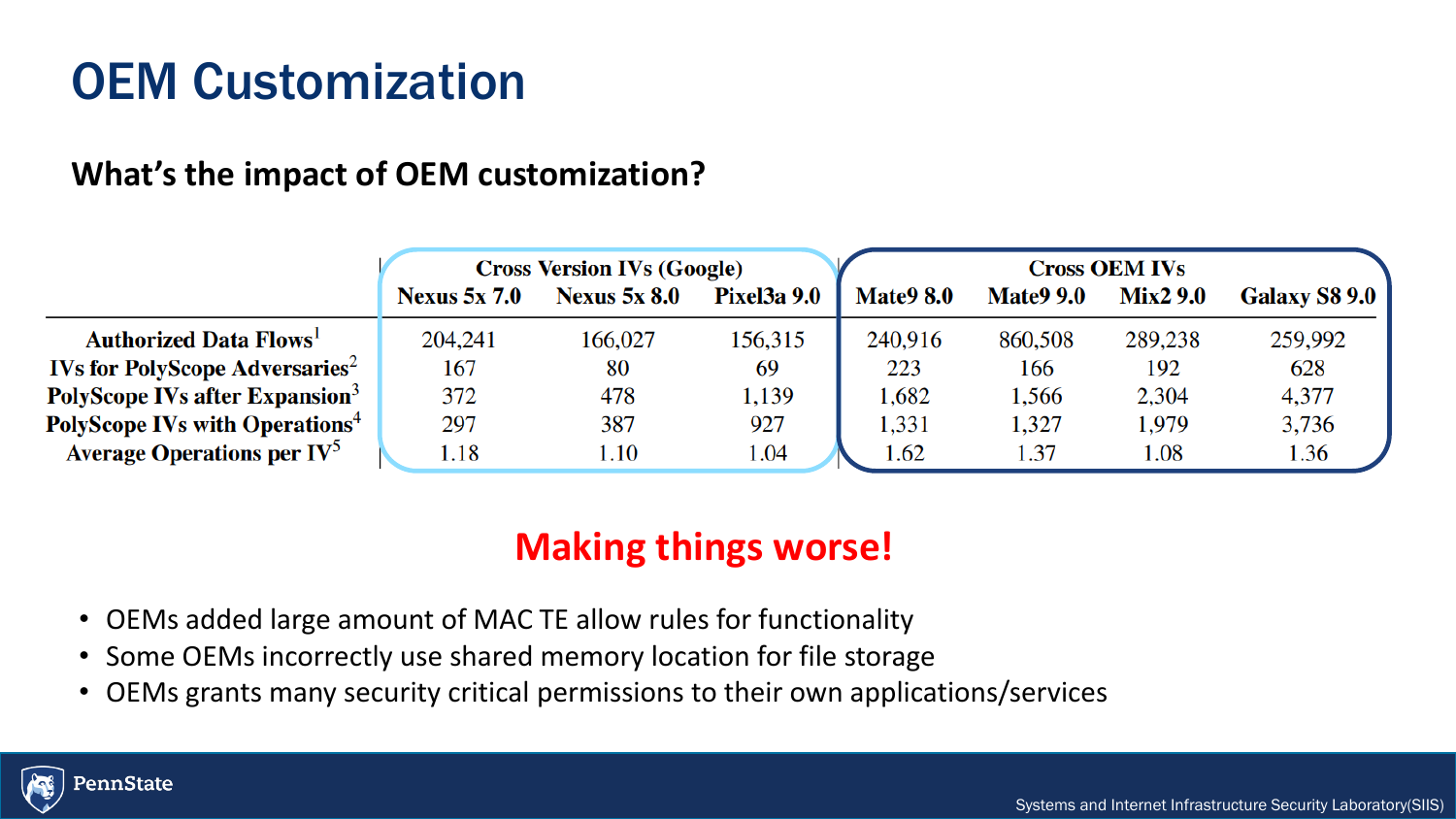## Vulnerability Case Study



- 1. Attacker gain DAC GID *log* through Android Permission (adv-expansion)
- 2. Replaced power\_off\_reset\_reason.txt with symlink to encrypted file system
- 3. Subject resetreason becomes victim of confused deputy attack when attempting to record reboot logs
- 4. Could write to encrypted file system and brick the device
- 5. Assigned CVE-2020-13833

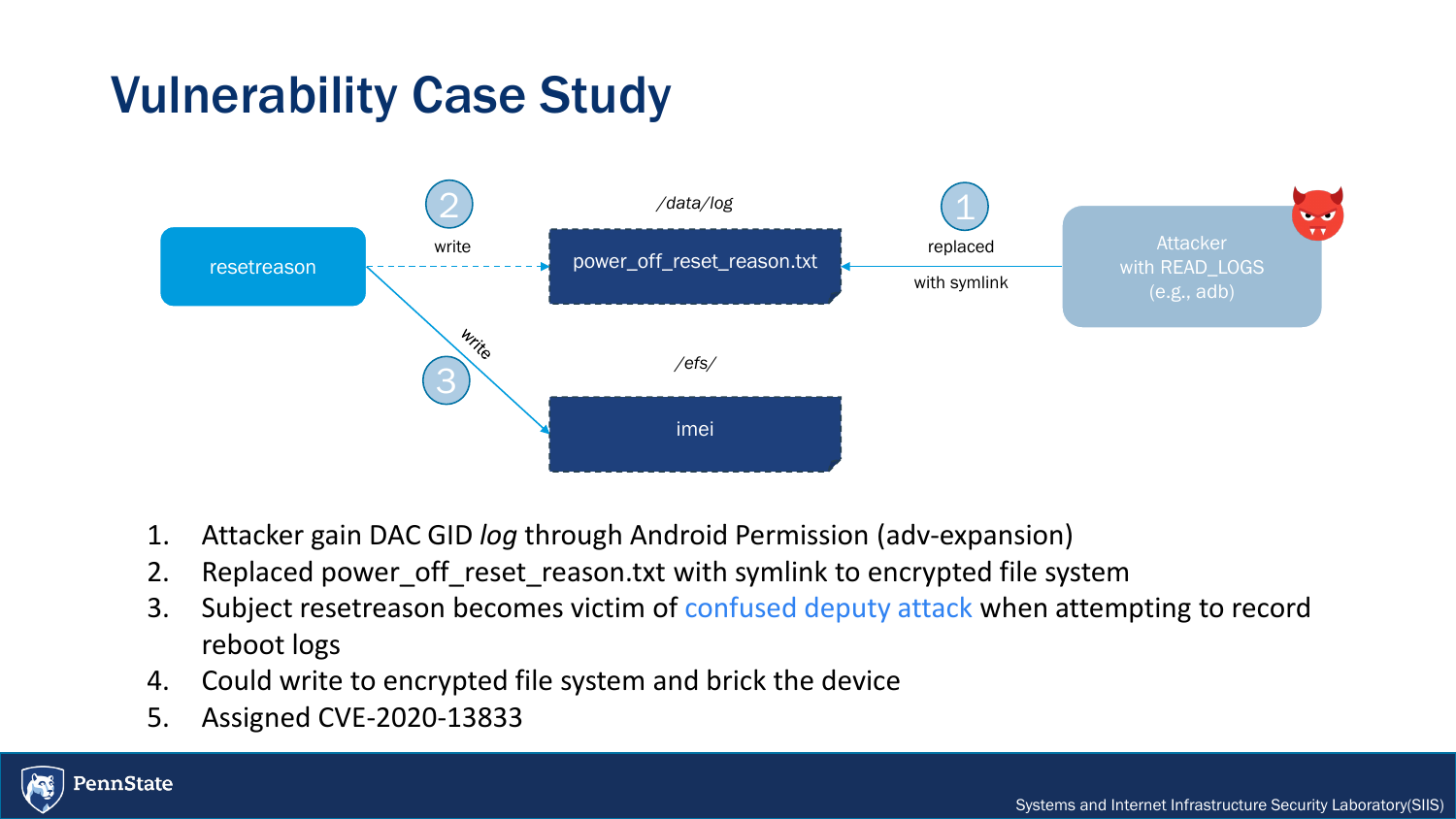## Performance

### **Benefits from parallelization**

- $5127s \rightarrow 821s$  (Google 9.0)
- 9347s  $\rightarrow$  3089s (Xiaomi 8.0)

## **Finer per-program TCB calculation reduces runtime significantly**





Systems and Internet Infrastructure Security Laboratory(SIIS)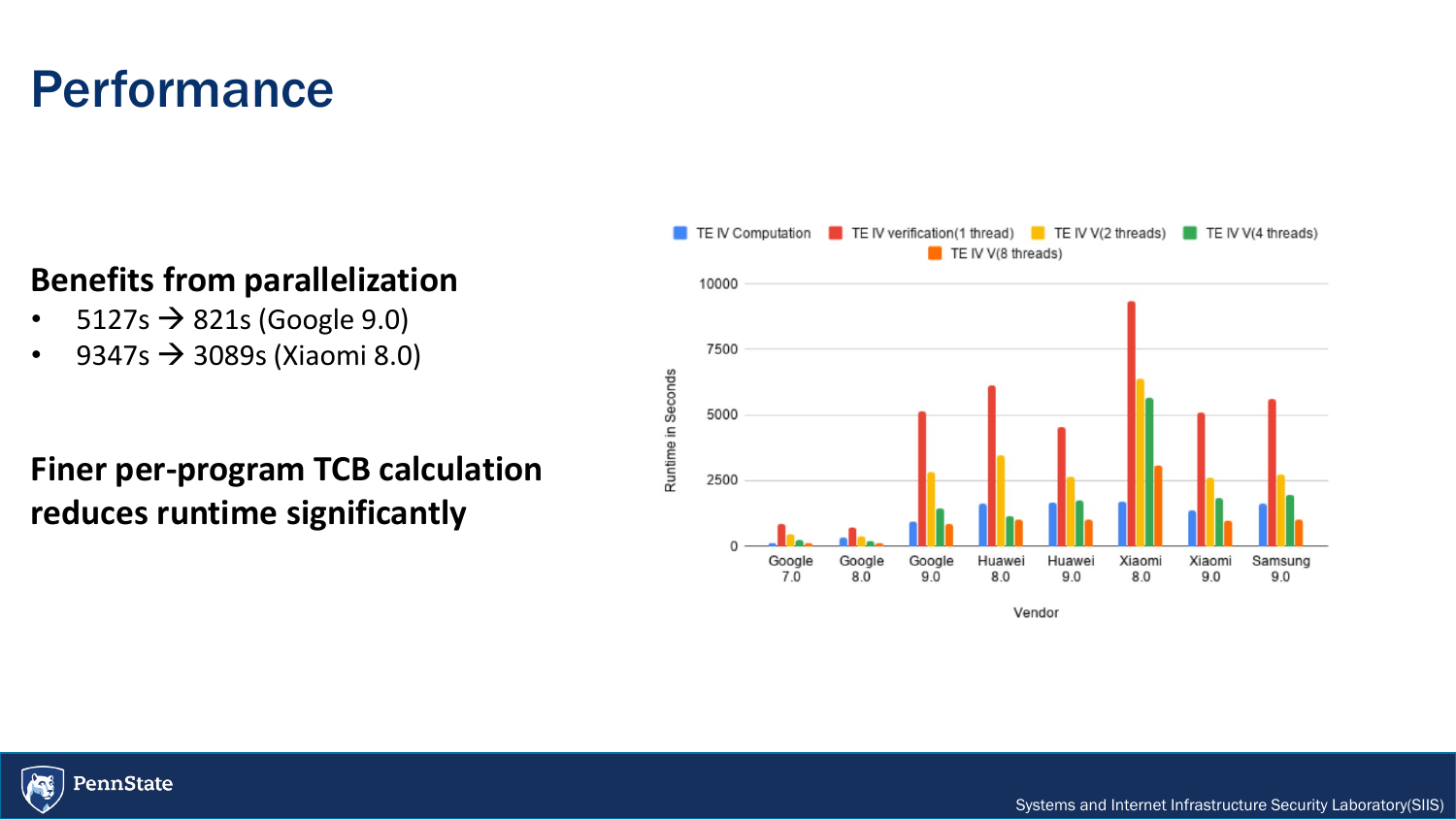## Summary and Limitations

### **Summary**

- Novel analysis approach to generate attack operations from a combination of access control policies
- First work to include flexibility of access control into the analysis framework
- Applied PolyScope to multiple Google and OEM Android releases, discovered two vulnerabilities

### **Limitation**



An Attack Operation is **not** necessarily a vulnerability